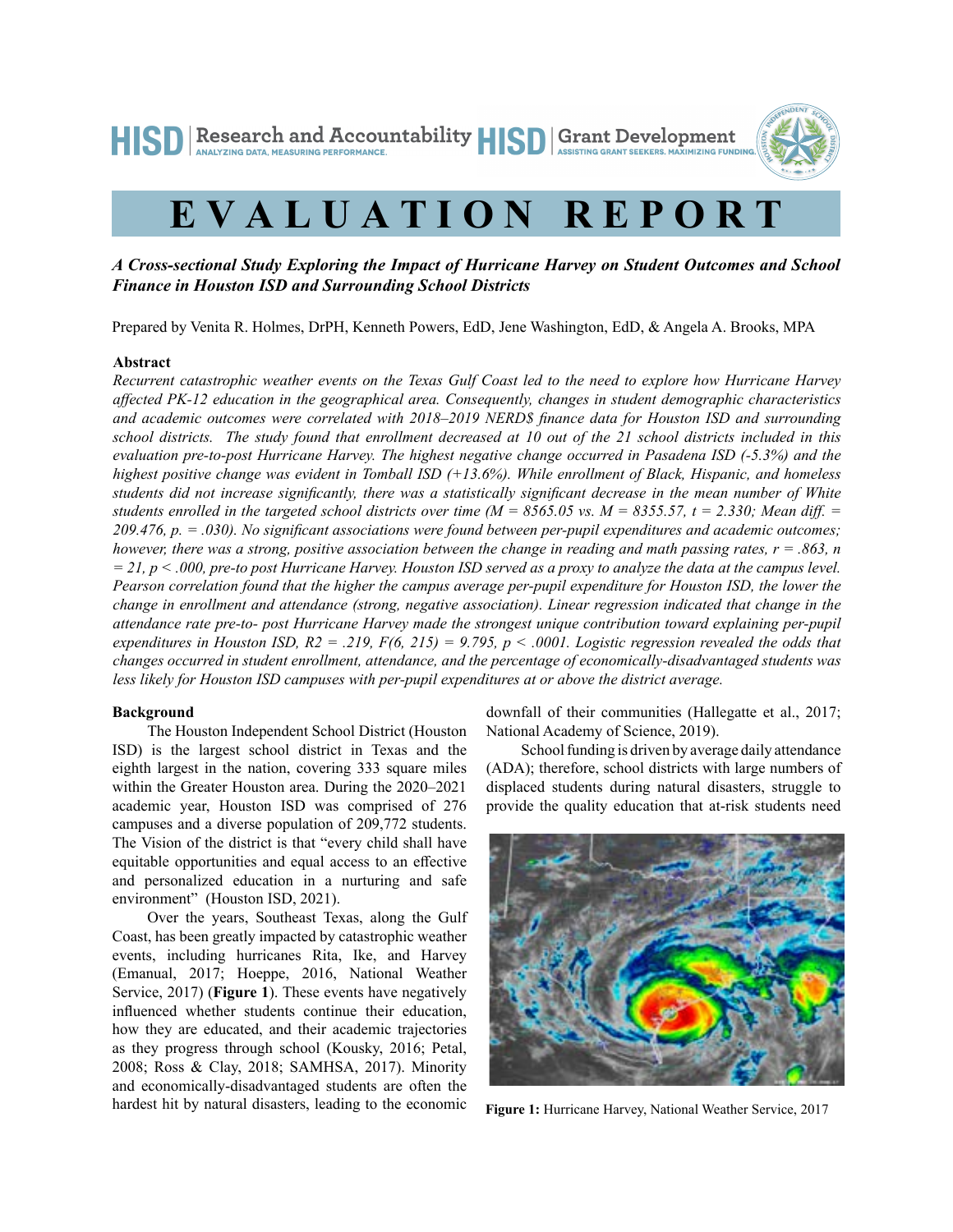

**Figure 2:** Hurricane Harvey impacted students, *Project aDOORe Hous-* Figure 3: Houston ISD and 2nd Figure 3: **Figure 3: Figure 3: Figure 3: Figure 3: Figure 3: Figure 3: Figure 3: Figure 3: Figure 3: Fi** *ton*. (**To view video, click the photo or use the following link: https:// vimeo.com/247195641)**

to be academically successful (Levin, 1989; OECD, 2012). The number of students enrolled, students' demographic characteristics, and a school's participation in special programs are key factors that influence school funding. Subsequently, when students miss school, they not only decrease their learning opportunities, but they also decrease the school's budget for the year. If a school has a 100% average daily attendance (ADA), it will receive 100% of its basic budget allocation. A lower ADA means a lower budget allocation (Texas Education Agency, 2021). Following Hurricane Harvey, schools made efforts to engage students to increase attendance, in order to maximize school funding. For example, **Figure 2** shows students creating an art project using doors from Hurricane Harvey affected homes. Student artists were enrolled in 25 of the most impacted campuses in Houston ISD.

#### **Purpose**

This study explored the impact of Hurricane Harvey on student outcomes and school finance in Houston ISD and 20 surrounding school districts. Hurricane Harvey, the natural disaster of interest, was a Category 4 storm that made landfall on the Texas Gulf Coast in August 2017, which was the 2017– 2018 academic year. A narrative report as well as a Tableau dashboard were developed to communicate study findings. Selecting the school districts in the dashboard's map controls the dashboard and highlights specific outcome measures under investigation. *To view the dashboard, click Figure 3 or use the [following link: https://public.tableau.com/views/ACross-sectionalN](https://public.tableau.com/views/ACross-sectionalNERDStudyonHurricaneHarvey/FinalNERDHoustonISDDashboard2021?:language=en-US&:display_count=n&:origin=viz_share_link) ERDStudyonHurricaneHarvey/FinalNERDHoustonISDDashboard 2021?:language=en-US&:display\_count=n&:origin=viz\_share\_link*

The National Education Resource Database on Schools (NERD\$) provided 2018–2019 school finance data, which allowed for the investigation of changes in student outcome that occurred the year before Hurricane Harvey (2016–2017) and the year after the event (2018–2019). NERD\$ is a joint effort by Edunomics Lab and the Massive Data Institute at Georgetown University that provides year-over-year school spending data required by the Every School Succeeds Act (ESSA) (Edunomics Lab, 2021). This project was funded by a Edunomics Lab/ Massive Data Institute at Georgetown University mini-grant.



**Figure 3:** Houston ISD and 20 surrounding districts, 2020–2021 (**Click** 

| <b>Table 1: Houston ISD and Surrounding School Districts</b> |                    |                    |  |  |  |  |  |
|--------------------------------------------------------------|--------------------|--------------------|--|--|--|--|--|
| Aldine ISD                                                   | Galena Park ISD    | La Porte ISD       |  |  |  |  |  |
| Alief ISD                                                    | Goose Creek CISD   | Pasadena ISD       |  |  |  |  |  |
| Channelview ISD                                              | <b>Houston ISD</b> | Sheldon ISD        |  |  |  |  |  |
| Clear Creek ISD                                              | Huffman ISD        | Spring Branch ISD  |  |  |  |  |  |
| Crosby ISD                                                   | Humble ISD         | Spring ISD         |  |  |  |  |  |
| Cypress-Fairbanks ISD                                        | Katy ISD           | <b>Tomball ISD</b> |  |  |  |  |  |
| Deer Park ISD                                                | Klein ISD          | Waller ISD         |  |  |  |  |  |

#### **Research Questions**:

1. What was the impact of Hurricane Harvey on enrollment and attendance in Houston ISD and surrounding school districts?

2. Did Hurricane Harvey affect students' demographic characteristics in targeted school districts?

3. To what extent was school finance influenced by attendance and enrollment pre- and post-Hurricane Harvey?

4. What was the affect of Hurricane Harvey on academic outcomes in Houston and surrounding school districts?

5. What was the association between change in academic outcomes before and after Hurricane Harvey and school finance for the 2018–2019 academic year?

6. How well did change in enrollment, attendance, economic status, and academic outcomes predict per-pupil expenditures in Houston ISD?

## **Methods**

#### **Study Population**

The target population is Houston ISD and 20 surrounding school districts. The geographical location of the school districts are mapped in **Figure 3** and listed in **Table 1**. School districts in the study were, predominately, located west of Houston ISD, and closer to the Texas Gulf Coast relative to other school districts in the area.

#### **Data Collection and Analyses**

Data for this study were extracted from multiple sources. Specifically, the NERD\$ database (dated June 2021) was used to gather school finance data for the 2018–2019 academic year. While NERD\$ continues to update files, the June 2021 file was available when data collection was initiated. Finance data included school-level total per-pupil expenditures. A district average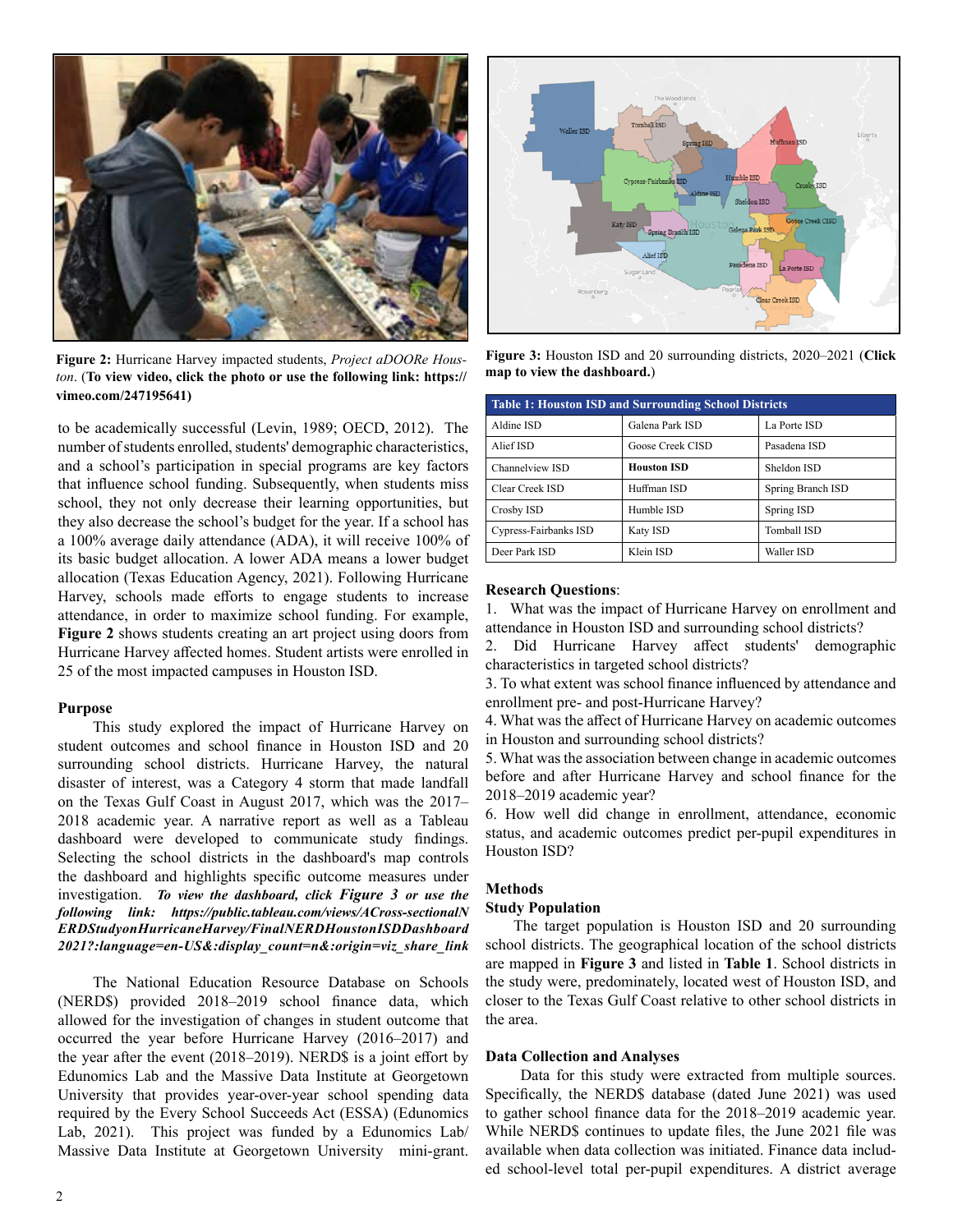per-pupil expenditure was calculated for each school district in the study by adding the per-pupil expenditures for each school in the district and dividing by the number of students enrolled in the district. Further, the number and percentage of schools with per-pupil expenditures at or above the district average were computed and analyzed in the study. Finally, student enrollment and grade span data were extracted from the NERD\$ database.

The Texas Academic Performance Reports (TAPR) provided demographic characteristics of the student population at each school district, including race/ethnicity and gender. Social factors captured in the study were the proportion of students who were homeless, economically disadvantaged, and "at risk" of dropping out of school. Characteristics related to program placement, included English learners and special education identification. The Public Education Information Management System (PEIMS) provided demographic characteristics of Houston ISD students at the school-level.

The dependent variables for the study were district-level and Houston ISD student-level average per-pupil expenditures. The independent variables were enrollment, attendance rates, and the percentage of students who met the passing standards in reading, mathematics, and science on the state-mandated State of Texas Assessments of Academic Readiness (STAAR®). Changes in outcomes from pre- to post-Hurricane Harvey were also independent variables, and were represented as percentage change or percentage-point differences. Students' demographic characteristics were used as control variables.

Paired samples t-test were conducted to evaluate pre- to post-Hurricane Harvey changes over time. The level of statistical significance was  $p < .05$  (two-tailed tests). Correlational analyses examined the linear relationships between variables. The guidelines for interpretation of coefficient interval relationships were: 0.00 – 0.10 (negligible), 0.10 - 0.39 (weak), 0.40 - 0.69 (moderate), 0.70 - 0.89 (strong), and 0.90 - 1.00 (very strong). Cohen's d effect size analyses assessed the strength of the relationship between variables. Cohen's d interpretation was: small  $(d = 0.2)$ , medium  $(d = 0.5)$ , and large  $(d = 0.8)$  (Cohen, 1988). Linear regression was used to predict the dependent variable based on independent and control variables in the study.

#### **Study Limitations**

There were several limitations to the study. Foremost, differences in how finance data were captured by school districts may have led to inconsistencies in reporting to NERD\$. In addition, analyses at the district-level may not have fully disclosed the equitable distribution of funds, while the use of school-level data may not have completely revealed whether students received the same level of resources to produce comparable student outcomes (National Center for Education Statistics, 1996). Neither district nor school-level data accounted for non-district resources that may have been used at the school level (Roellke, 1994). Finally, Hurricane Harvey may have affected student attendance rates, and the number of days may have varied by school district. To mitigate these limitations, the study methodology explored how school districts performed at or above their corresponding district average. Further, school-level analyses, using Houston ISD, served as a proxy to understand more about how the allocation of per-pupil expenditures affected student-level outcomes. Moreover, the evaluation involved investigating change before and after Hurricane Harvey. These procedures allowed for a more stable measurement system relative to assessing associations and impact.

#### **Review of the Literature**

Sufficient funding is vital for providing a quality education to prekindergarten to twelfth-grade students in public U.S. schools (Baker & Chingos, 2019; Condron, & Roscigno, , 2003; Slavin, 1999). However, natural disasters often disrupt the education funding system, resulting in displaced students who strain school resources due to lack of re-enrollment, poor attendance, mental health problems, and academic deficits (Pane, McCaffrey, Kalra, & Zhou, 2008). Inadequate school funding limits the ability to hire qualified staff, alters class sizes, and restricts the ability to purchase support services for impacted students. This is, particularly troubling, given that students from disadvantaged backgrounds tend to require more resources than their more affluent peers to achieve the same level of educational outcomes (Baker, Di Carlo, & Weber, 2020).

A historical perspective on the issue reveals that the primary source of federal kindergarten through twelfth-grade financial support began in 1965 with the enactment of the Elementary and Secondary Education Act (ESEA) (U.S. Department of Education Facts, 2005). Under this act, school districts that enrolled more low-income students received additional funding. Over the years, researchers have documented the impact of ESEA through the Annual Survey of School System Finances. It was noted that, per-pupil spending for grades prekindergarten through twelve, for all 50 states and the District of Columbia, increased by 5.0% (\$13,187 during the 2019 fiscal year compared to \$12,559 per pupil in 2018). This was, primarily, due to an overall increase in revenue, which was the largest increase in more than a decade (U.S. Census Bureau, 2019). The report revealed that the ranking of many of the school districts in the study population fell among the top 100 public school systems (based on enrollment) that spent the most per pupil in FY 2019 (U.S. Census Bureau, 2019), during the year of Hurricane Harvey. Houston ISD ranked 8th, Cypress-Fairbanks ISD - 21st, Katy ISD - 43rd , Fort Bend - 46th, Aldine ISD - 59th, Conroe ISD - 65th, Klein ISD - 79th, and Pasadena ISD ranked 80th among the top 100 school districts. Considering that per-pupil expenditures may have been affected by Hurricane Harvey, it should be expected that lower per-pupil expenditures will correlate with poorer outcomes for children, particularly from low-income families (Krueger, 1998).

Further, natural disasters may lead to inequalities in financial resources, thus, becoming a key contributor to achievement gaps among affected schools across neighborhoods, socioeconomic status, and race/ethnicity (Jackson, Johnson, & Persico, 2016). Research conducted by Jackson, Johnson, and Persico (2016) found that a 25% increase in per-pupil spending throughout the school-age years could eliminate achievement gaps between children from low-income and more affluent families and improve the adult labor market outcomes for low-income children. While research conducted on 32 community school districts across the U.S. found that budgets per pupil were distributed such that highpoverty districts received higher per pupil amounts, expenditures per pupil showed the opposite relationship (U.S. Department of Education, 1996). In contrast, Baker, Di Carlo, and Weber (2019) found that "higher-poverty districts do not receive more funds and in some cases receive substantially less than do lowerpoverty districts, even controlling for factors that affect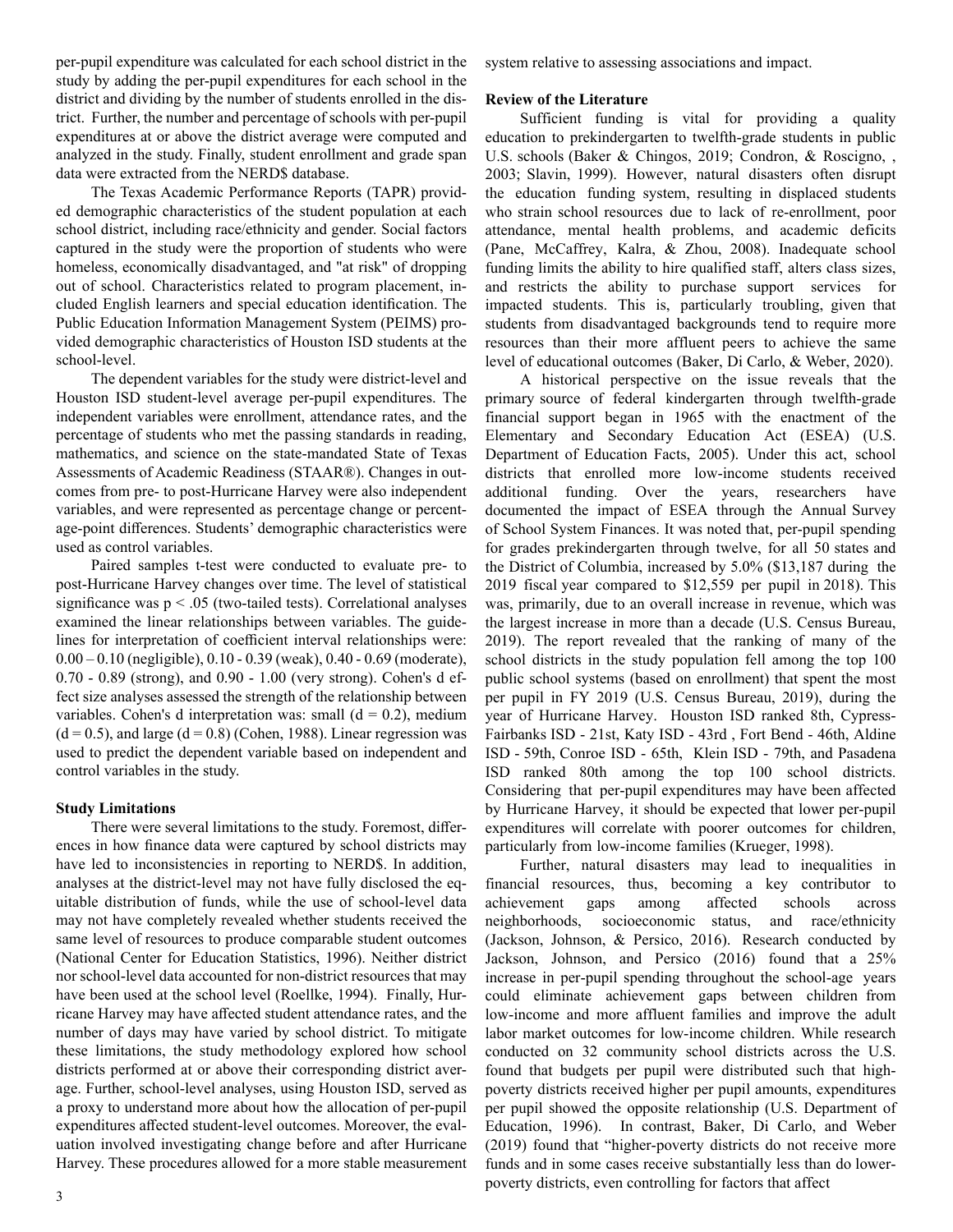costs, such as regional wage variation, district size, and population density"  $(p.1)$ .

Many high-poverty schools are constantly dealing with high numbers of truant and chronically-absent students (Knoff, 2021). Natural disasters, such as Hurricane Harvey, may exacerbate the school attendance problem due to homelessness and loss of family resources. Schools may struggle to increase attendance rates knowing that chronic absenteeism contributes to students' lack of educational progress (Railback, 2004) and achievement (Caldas, 1993; Lamdin, 1996; Johnston, 2000, Roby, 2003; Dobkin, Gil & Marion, 2010). An exploration of these issues may add to the body of research on the impact of natural disasters in communities.

## **What was the impact of Hurricane Harvey on enrollment and attendance in Houston ISD and surrounding school districts?**

**Table 2** shows student enrollment in Houston ISD and surrounding school districts pre- and post-Hurricane Harvey. Student enrollment decreased at 10 out of 21 school districts included in this evaluation. Houston ISD experienced the highest decline in enrollment by 6,334 students (-2.9%), while Katy ISD had the highest increase in enrollment by 5,485 students  $(+7.4\%)$ . However, the highest negative percentage change in enrollment occurred at Pasadena ISD by -5.3%, while the highest positive percentage change in enrollment was at Tomball ISD by +13.6%.

A paired samples t-test was conducted to evaluate the impact of Hurricane Harvey on enrollment. There was a decrease in enrollment pre-  $(M = 42,939; SD = 48,695.67)$  to post-Hurricane Harvey (M = 42,886.33; SD = 47,725.57), t (21) = .105, p = .918 (two-tailed test). The mean decrease in enrollment was 52.714 students, with a 95% confidence interval ranging from -995.966 to 1101.395. The decrease in enrollment was not statistically significant. The Cohen's d statistic (0.022) indicated a negligible effect size.

Attendance rates pre- and post-Hurricane Harvey are shown in **Appendix A** (p. 11). Katy ISD had the highest attendance rate pre- and post-Hurricane Harvey (96.7% and 96.5%, respectively). In contrast, Spring ISD had the lowest attendance rate pre- and post-Hurricane Harvey (93.8% vs. 93.6%). The attendance rate at Houston ISD dropped by two percentage points, from 95.5% to 95.3% over the same time period.

Change in attendance rates is reflected in **Figure 4 (**p. 5**)**. Channelview ISD had the largest change in attendance rates from pre- to post-Hurricane Harvey by +0.9 percentage points, followed by Sheldon ISD, by +0.8 percentage points. Alief, Tomball, and Waller ISDs had no change in attendance rates. At the same time, Clear Creek and Galena Park ISDs had negligible decreases in attendance rates by -0.1 percentage points for both school districts.

A paired samples t-test was conducted to evaluate the impact of Hurricane Harvey on attendance (**Table 3**, p. 5). There was a statistically significant decrease in the attendance rate from pre-  $(M = 95.505; SD = .6689)$  to post-Hurricane Harvey  $(M = 95.243;$  $SD = .7500$ , t (21) = -4.428, p = .000 (two-tailed test). The mean decrease was -.2619, with a 95% confidence interval ranging from -.1385 to .3853. The Cohen's d statistic (0.380) indicated a small effect size.

**Did Hurricane Harvey affect students' demographic characteristics in targeted school districts?** 

| Post-Hurricane<br>(N)<br>Harvey<br>Change<br>Enrollment<br>2016-2019<br>2018-2019<br>$-2,914$<br>66,854<br>$-940$<br>45,436<br>9,593<br>64<br>42,205<br>386<br>6,331<br>339 | $\frac{0}{0}$<br>Change<br>2016-2019<br>$-4.2$<br>$-2.0$<br>$+0.7$<br>$+0.9$                                                                                                                                                                                                                                                    |  |  |  |  |  |  |  |
|-----------------------------------------------------------------------------------------------------------------------------------------------------------------------------|---------------------------------------------------------------------------------------------------------------------------------------------------------------------------------------------------------------------------------------------------------------------------------------------------------------------------------|--|--|--|--|--|--|--|
|                                                                                                                                                                             |                                                                                                                                                                                                                                                                                                                                 |  |  |  |  |  |  |  |
|                                                                                                                                                                             |                                                                                                                                                                                                                                                                                                                                 |  |  |  |  |  |  |  |
|                                                                                                                                                                             |                                                                                                                                                                                                                                                                                                                                 |  |  |  |  |  |  |  |
|                                                                                                                                                                             |                                                                                                                                                                                                                                                                                                                                 |  |  |  |  |  |  |  |
|                                                                                                                                                                             |                                                                                                                                                                                                                                                                                                                                 |  |  |  |  |  |  |  |
|                                                                                                                                                                             |                                                                                                                                                                                                                                                                                                                                 |  |  |  |  |  |  |  |
|                                                                                                                                                                             | $+5.7$                                                                                                                                                                                                                                                                                                                          |  |  |  |  |  |  |  |
| 116,512<br>1,644                                                                                                                                                            | $+1.4$                                                                                                                                                                                                                                                                                                                          |  |  |  |  |  |  |  |
| $-248$<br>12,937                                                                                                                                                            | $-1.9$                                                                                                                                                                                                                                                                                                                          |  |  |  |  |  |  |  |
| $-495$<br>22,289                                                                                                                                                            | $-2.2$                                                                                                                                                                                                                                                                                                                          |  |  |  |  |  |  |  |
| $-89$<br>23,837                                                                                                                                                             | $-0.4$                                                                                                                                                                                                                                                                                                                          |  |  |  |  |  |  |  |
| 209,772<br>$-6,334$                                                                                                                                                         | $-2.9$                                                                                                                                                                                                                                                                                                                          |  |  |  |  |  |  |  |
| 3,546<br>103                                                                                                                                                                | $+3.0$                                                                                                                                                                                                                                                                                                                          |  |  |  |  |  |  |  |
| 43,553<br>2,329                                                                                                                                                             | $+5.6$                                                                                                                                                                                                                                                                                                                          |  |  |  |  |  |  |  |
| 79,913<br>5,485                                                                                                                                                             | $+7.4$                                                                                                                                                                                                                                                                                                                          |  |  |  |  |  |  |  |
| 1,518<br>53,328                                                                                                                                                             | $+2.9$                                                                                                                                                                                                                                                                                                                          |  |  |  |  |  |  |  |
| $-329$<br>7.384                                                                                                                                                             | $-4.3$                                                                                                                                                                                                                                                                                                                          |  |  |  |  |  |  |  |
| 53,291<br>$-2.991$                                                                                                                                                          | $-5.3$                                                                                                                                                                                                                                                                                                                          |  |  |  |  |  |  |  |
|                                                                                                                                                                             | $+5.8$                                                                                                                                                                                                                                                                                                                          |  |  |  |  |  |  |  |
| 9,401<br>517                                                                                                                                                                | $-1.1$                                                                                                                                                                                                                                                                                                                          |  |  |  |  |  |  |  |
| $-398$<br>34,681                                                                                                                                                            | $-3.6$                                                                                                                                                                                                                                                                                                                          |  |  |  |  |  |  |  |
|                                                                                                                                                                             |                                                                                                                                                                                                                                                                                                                                 |  |  |  |  |  |  |  |
|                                                                                                                                                                             | 13.6                                                                                                                                                                                                                                                                                                                            |  |  |  |  |  |  |  |
|                                                                                                                                                                             | Spring ISD<br>36,698<br>35,385<br>$-1,313$<br><b>Tomball ISD</b><br>14,932<br>16,962<br>2,030<br>7.7<br>Waller ISD<br>6,874<br>7,403<br>529<br>Data Source: NERD\$; Paired samples t-test results yielded - Pre: $M = 42,939$ ; SD =<br>48,695.67; Post: M = 42,886.33; SD = 47,725.57; Mean Diff. = 52.714; t = .105; p = .918 |  |  |  |  |  |  |  |

The extent to which Hurricane Harvey affected students' demographic characteristics in Houston ISD and surrounding districts was explored in this study. District-level data, including the number and percentage of students by gender and race/ ethnicity for each school district, are presented in **Appendix B** for the 2016–2017 and the 2018–2019 academic years (pps. 12–13, respectively). In addition, comparable data for students coded as special education, English language learners, "at risk" of dropping out of school, homeless, and economically-disadvantaged are shown in **Appendix C** (pps. 14–15). Finally, changes in these characteristics were investigated for the years pre- and post-Hurricane Harvey (2016–2017 vs. 2018–2019).

#### **Race/Ethnicity**

Students in all school districts were predominately Hispanic, African American, and White pre- and post-Hurricane Harvey. However, Humble ISD experienced the largest positive change in the percentage of African American students by +2.6% (Appendix B, pps. 12–13). The percentage of Hispanic students increased by 5.4% in Crosby ISD and decreased by 4.0% in Pasadena ISD. Over the same time period, the percentage of White students increased by 6.8% in Channelview ISD and decreased by 3.6% in Deer Park ISD and La Porte ISD.

Paired t-tests were conducted to determine whether the change in the racial/ethnic composition of students in Houston ISD and the surrounding school districts was statistically significant. The results are shown in **Table 4** (p. 5). There was a statistically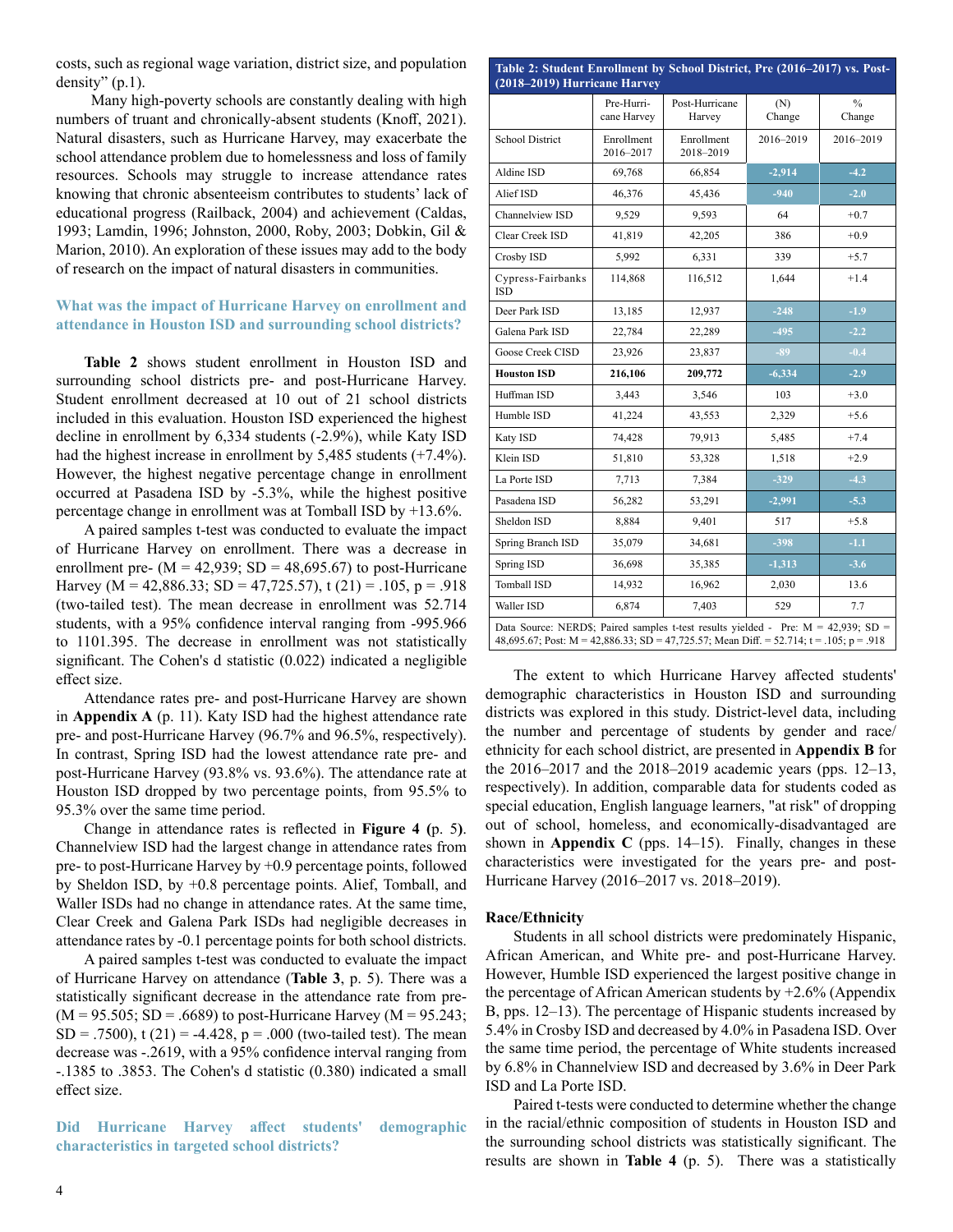



*Project aDOORe* Hurricane Harvey display, 2017

**Figure 4:** Percent difference, attendance rates, 2016–2017 vs. 2018–2019 (Data Source: TAPR)

**Table 3: Attendance Rates, Dependent Samples T-test, Pre (2016–2017) vs. Post- (2018–2019) Hurricane Harvey Attendance Rates Pre Post** N 21 21 21 Mean 1 95.51 95.24 SD .6689 .7500 Mean Diff.  $\qquad \qquad$  -.2619 t  $-4.428$  $\text{Sig.}$  .000\*\*\* Cohen's d 0.380 Data Source: TAPR; 2-tailed test; \*\*\* p < .0001, \*\* p < .001, \*p < .05

**Post- (2018–2019) Hurricane Harvey African American Hispanic White Pre Post Pre Post Pre Post** N 21 21 21 21 21 21 21 Mean 7702.00 7701.05 23151.05 23146.76 8565.05 8355.57 SD 11663.71 | 11204.37 | 29660.93 | 28640.17 | 9139.34 | 8975.39 Mean Diff. | -.952 | -4.286 | -209.476 t  $-0.005$   $-0.014$   $-2.330$ Sig. 1 .996 .989 .030\* Cohen's d 0.000 0.000 0.023 Data Source: TAPR; 2-tailed test; \*\*\* p < .0001, \*\* p < .001, \*p < .05

**Table 4: Race/Ethnicity Profile, Dependent Samples T-test, Pre (2016–2017) vs.** 

significant decrease in the mean number of White students enrolled in the targeted school districts pre- to post-Hurricane Harvey ( $M =$ 8565.05, SD = 9139.34) vs. (M = 8355.57, SD = 8975.39), t (21)  $= -2.330$ , p.  $= .030$  (two-tailed test). Cohen's d (0.023) indicates the difference is negligible, although it is statistically significant.

#### **Homeless**

Most school districts had minimal change in the percentage of students classified as homeless pre- and post-Hurricane Harvey (Appendix C, pps. 14–15). The largest change occurred at Crosby ISD (+1.1%), followed by Houston ISD (+0.9%). In contrast, Alief ISD had the largest decrease in students classified as homeless (-1.2%). Paired t-tests revealed that, while the mean number of homeless students increased, the difference was not statistically significant (M = 570.52, SD = 1003.89) vs. (M = 615.48, SD = 1358.60), t (21) = .490, p = .630 (two-tailed test) (**Table 5**).

#### **Economically Disadvantaged**

Pasadena ISD had the largest positive change in the percentage of economically disadvantaged students (+8.5%), followed by Deer Park ISD and Galena Park ISD (+5.3% and +5.2%, respectively) (Appendix C, pps. 14–15). Huffman ISD was the only school district that posted a negative change for this student group (-0.2%). Table 5 reveals that the increase in the number of economically-disadvantaged students was statistically significant

| Table 5: Social Factors, Dependent Samples T-test Pre (2016–2017) vs. Post-<br>(2018–2019) Hurricane Harvey |                                                                                                                      |         |                                      |          |          |          |  |
|-------------------------------------------------------------------------------------------------------------|----------------------------------------------------------------------------------------------------------------------|---------|--------------------------------------|----------|----------|----------|--|
|                                                                                                             | <b>Homeless</b>                                                                                                      |         | <b>Economically</b><br>Disadvangaged |          | At Risk+ |          |  |
|                                                                                                             | Pre                                                                                                                  | Post    | Pre                                  | Post     | Pre      | Post     |  |
| N                                                                                                           | 21                                                                                                                   | 21      | 21                                   | 21       | 21       | 21       |  |
| Mean                                                                                                        | 570.52                                                                                                               | 615.48  | 26110.95                             | 27199.38 | 23817.33 | 23746.43 |  |
| <b>SD</b>                                                                                                   | 1003.89                                                                                                              | 1358.60 | 36514.80                             | 36765.78 | 31459.85 | 30028.13 |  |
| Mean Diff.                                                                                                  |                                                                                                                      | 44.952  |                                      | 1088.43  |          | $-70.91$ |  |
| t                                                                                                           | .490                                                                                                                 |         |                                      | 2.996    |          | $-.113$  |  |
| Sig.                                                                                                        | .630                                                                                                                 |         |                                      | $.007**$ | .911     |          |  |
| Cohen's d                                                                                                   | 0.038                                                                                                                |         | 0.030                                |          | .002     |          |  |
|                                                                                                             | Data Source: TAPR; 2-tailed test; *** $p < .0001$ , ** $p < .001$ , *p < .05; + at-risk of<br>dropping out of school |         |                                      |          |          |          |  |

pre- to post-Hurricane Harvey  $(M = 26110.95, SD = 36514.80)$ vs. (M = 27199.38, SD = 36765.78),  $t = 2.996$ ,  $p = .007$  (twotailed test). Cohen's d (0.030) reveals the difference is negligible, although it is statistically significant.

#### **"At Risk" of Dropping Out of School**

Analyses were conducted to determine how "at risk" students were impacted in the targeted school districts by Hurricane Harvey.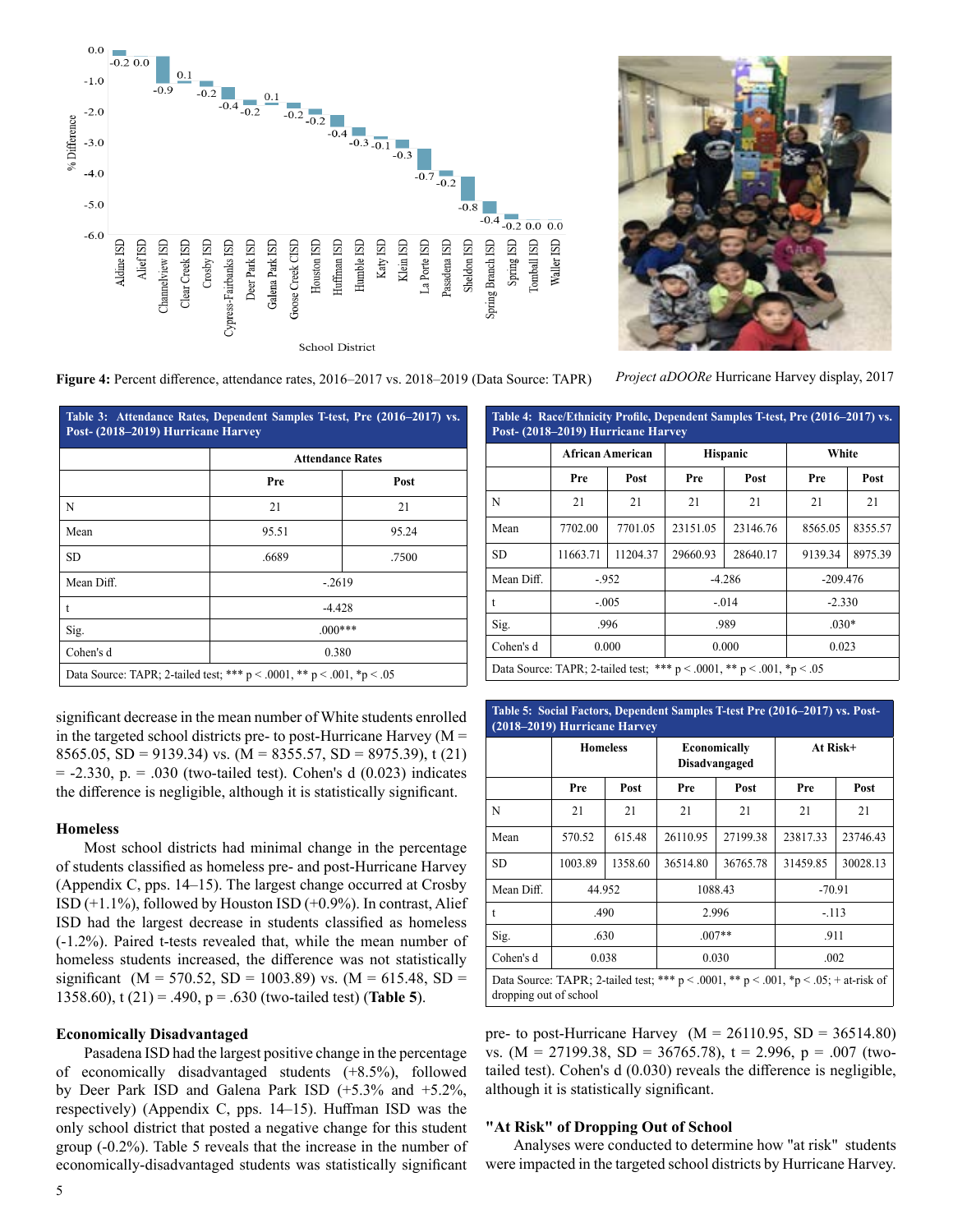| Table 6: Program Placement, Dependent Samples T-test, Pre (2016–2017) vs.<br>Post- (2018-2019) Hurricane Harvey |                                    |         |           |                     |  |  |
|-----------------------------------------------------------------------------------------------------------------|------------------------------------|---------|-----------|---------------------|--|--|
|                                                                                                                 | <b>Special</b><br><b>Education</b> |         |           | English<br>Learners |  |  |
|                                                                                                                 | Pre                                | Post    | Pre       | Post                |  |  |
| N                                                                                                               | 21                                 | 21      | 21        | 21                  |  |  |
| Mean                                                                                                            | 3486.52                            | 3797.67 | 10427.00  | 10378.24            |  |  |
| SD.                                                                                                             | 3604.40                            | 3816.92 | 15091.25  | 14504.72            |  |  |
| Mean Diff.                                                                                                      | 311.143                            |         | $-48.762$ |                     |  |  |
| t                                                                                                               | 3.954                              |         | $-.297$   |                     |  |  |
| Sig.                                                                                                            | $.001**$                           |         | .769      |                     |  |  |
| Cohen's d                                                                                                       | 0.084                              |         | 0.003     |                     |  |  |
| Data Source: TAPR; 2-tailed test; *** $p < .0001$ , ** $p < .001$ , *p $< .05$                                  |                                    |         |           |                     |  |  |

Cypress-Fairbanks ISD had the largest positive change in "at risk" students (+6.0), followed by Pasadena ISD (+3.9) (Appendix C, pps. 14–15). In contrast, Spring ISD had the largest negative change in the percentage of "at risk" students (-6.3%), followed by Klein ISD (-5.5%). Table 5 (p. 5) shows that there was no statistically significant difference in the mean number of "at-risk" students pre- to post-Hurricane Harvey  $(M = 23817.33, SD =$ 31459.85) vs. M = 23746.43, SD = 30028.13), t (21) = -.113, p = .911 (two-tailed test).

#### **Special Education**

Relative to special education identification, Huffman ISD and Katy ISD had the largest positive change in the percentage of special education students (+1.9%), followed by Waller ISD (+1.4%). Tomball ISD was the only school district with a negative change in the percentage of special education students pre- to post-Hurricane Harvey (-0.1%). **Table 6** reveals that the increase in the number of special education students was highly statistically significant pre- to post-Hurricane Harvey ( $M = 3486.52$ , SD = 3604.40) vs. (M = 3797.67, SD = 14504.72), t (21) = 3.954, p = .001 (two-tailed test). Cohen's d (0.084) denotes the difference as negligible, although statistically significant.

#### **English learners**

Channelview ISD had the highest positive change in the percentage of English learners (3.1%), followed by Sheldon ISD (+2.8%) pre- to post-Hurricane Harvey. At the same time, Pasadena ISD had the highest negative change in English learners (-1.2%). Table 6 reveals that there was no statistically significant difference in the number of English learners pre- to post-Hurricane Harvey (M = 10427.00, SD = 15091.25) vs. (M = 10378.24, SD = 14504.72), t (21) = -.297, p = .769 (two-tailed test).

## **To what extent was school finance influenced by attendance and enrollment pre- and post-Hurricane Harvey?**

School finance data post-Hurricane Harvey is shown in **Figure 5**, which include the district average per-pupil expenditure post-Hurricane Harvey (2018–2019). Districts were also grouped in quartiles based on the number of schools in each district that fell at or above the district average per-pupil expenditure (**Table 7**, p. 7). The grouped data provides a format to explore funding inequalities among the districts.



Figure 5: District average per-pupil expenditure data, 2018–2019 (Data Source: NERD\$)

No observable trends relative to enrollment and per-pupil expenditures were found in the data. Specifically, Figure 5 reveals that Aldine ISD had the highest, while Tomball ISD had the lowest district average per-pupil expenditure (\$20,305.05 vs. \$7,984.46), compared to \$10,340.43 for Houston ISD, which had the highest enrollment among the districts. Further, Houston ISD, which enrolled over 200,000 students fell in Quartile 2, while Cypress-Fairbanks ISD, with the second highest enrollment, fell in Quartile 4 for per-pupil spending (**Table 7**, p. 7). Huffman ISD has the lowest enrollment (3,443 students) and fell in Quartile 1, while Crosby ISD had the second lowest enrollment (6,331 students), but fell in Quartile 4.

The relationship between change in enrollment and attendance post-Hurricane Harvey and per-pupil expenditures was investigated using Pearson product-moment correlation coefficient. Preliminary analyses were performed to ensure no violation of the assumptions of normality, linearity and homoscedasticity. The results are presented in **Table 8** (p. 7). There was a medium, negative correlation between the percent of schools at or above the district average per-pupil expenditure and change in enrollment pre-post Hurricane Harvey,  $r = -.510$ ,  $n = 21$ ,  $p < .036$ . In addition, there was a medium, negative relationship between attendance change and percent of schools at or above the district average prepost Hurricane Harvey,  $r = -.471$ ,  $n = 21$ ,  $p < .031$ . In other words, the higher the percent of schools at or above the district average per-pupil expenditures, the lower the change in enrollment and attendance pre-post Hurricane Harvey.

Houston ISD was used as a proxy to examine the relationship between change in enrollment and attendance post-Hurricane Harvey and per-pupil expenditures based on school-level data (**Table 9**, p. 7). The Pearson product-moment correlation coefficient found a strong, negative correlation between campus average per-pupil expenditures and change in enrollment prepost Hurricane Harvey,  $r = 1.301$ ,  $n = 269$ ,  $p < .000$ . In addition, there was a strong, negative relationship between campus average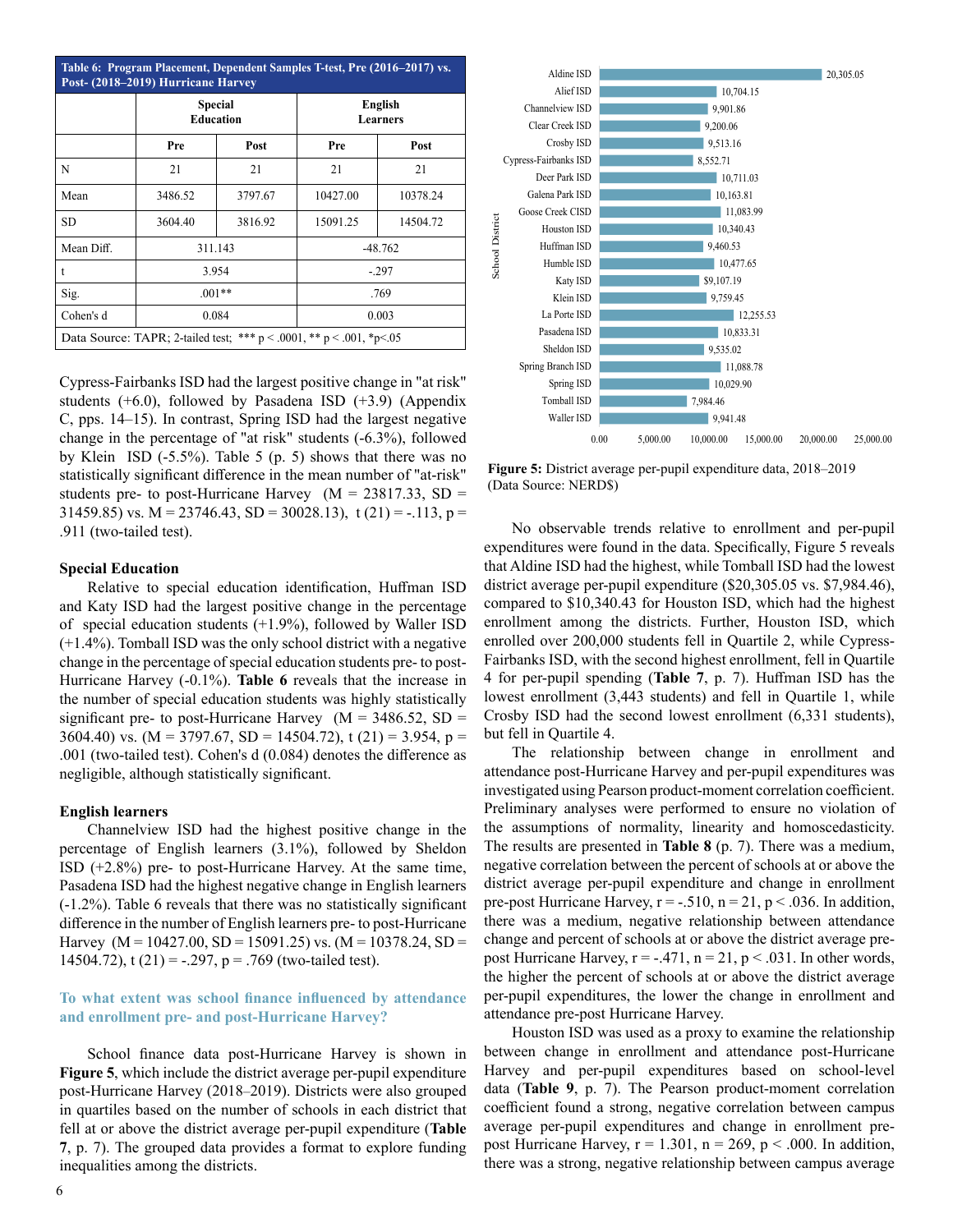|                                 |                               |                                    | Post-Hurricane Harvey, 2018-2019             |                |
|---------------------------------|-------------------------------|------------------------------------|----------------------------------------------|----------------|
| <b>School District</b>          | Total<br>Number Of<br>Schools | At or Above<br>District<br>Average | % Schools At or<br>Above<br>District Average |                |
|                                 | N                             | n                                  | $\%$                                         | Quartile       |
| Alief ISD                       | 44                            | 5                                  | 11.4                                         | 1              |
| Huffman ISD                     | 4                             | 1                                  | 25.0                                         |                |
| Klein ISD                       | 49                            | 17                                 | 34.7                                         |                |
| Deer Park ISD                   | 13                            | 5                                  | 38.5                                         |                |
| Waller ISD                      |                               |                                    |                                              |                |
| La Porte ISD                    | 13                            | 5                                  | 38.5                                         |                |
| Goose Creek CISD                | 28                            | 11                                 | 39.3                                         | $\overline{c}$ |
| Houston ISD                     | 274                           | 115                                | 42.0                                         |                |
| Aldine ISD                      | 80                            | 34                                 | 42.5                                         |                |
| Clear Creek ISD                 | 45                            | 20                                 | 44.4                                         |                |
| Sheldon ISD                     | 11                            | 5                                  | 45.5                                         |                |
| Tomball ISD                     | 19                            | 9                                  | 47.4                                         | 3              |
| Humble ISD                      | 44                            | 21                                 | 47.7                                         |                |
| Spring ISD                      | 39                            | 19                                 | 48.7                                         |                |
| Channelview ISD                 | 12                            | 6                                  | 50.0                                         |                |
| Galena Park ISD                 | 23                            | 12                                 | 52.2                                         |                |
| Cypress-Fairbanks<br><b>ISD</b> | 86                            | 46                                 | 53.5                                         | 4              |
| Pasadena ISD                    | 67                            | 37                                 | 55.2                                         |                |
| Crosby ISD                      | 9                             | 5                                  | 55.6                                         |                |
| Katy ISD                        | 66                            | 37                                 | 56.1                                         |                |
| Spring Branch ISD               | 46                            | 26                                 | 56.5                                         |                |

quartiles and groups at or above district average.

per-pupil expenditures and attendance change pre-post Hurricane Harvey,  $r = -.293$ ,  $n = 267$ ,  $p < .000$ . In other words, the higher the campus average per-pupil expenditure, the lower the change in enrollment and attendance pre-post Hurricane Harvey in Houston ISD. These school-level findings are similar to the district level findings for Houston ISD and surrounding districts combined.

## **What was the affect of Hurricane Harvey on academic outcomes in Houston and surrounding school districts?**

Academic outcomes of students in targeted school districts were examined using pre- and post-Hurricane Harvey statemandated STAAR assessment results (**Appendix D**, p. 16).

| Table 8: Correlation analysis, Houston and Surrounding School Districts,<br>2016-2017 through 2018-2019 |         |         |         |  |  |  |
|---------------------------------------------------------------------------------------------------------|---------|---------|---------|--|--|--|
|                                                                                                         | 1       | 2       | 3       |  |  |  |
| 1. District Average Per Pupil Expenditures                                                              |         |         |         |  |  |  |
| 2. Percent of Schools At/Above District Average<br>Per Pupil Expenditure                                | $-.036$ |         |         |  |  |  |
| 3. Enrollment Change                                                                                    | $-426*$ | .235    |         |  |  |  |
| 4. Attendance Change                                                                                    | $-.038$ | $-471*$ | $-.006$ |  |  |  |
| *Correlation is significant at p<.05                                                                    |         |         |         |  |  |  |
| Note: Coefficient interval: 0.40 - 0.599 (medium relationship)                                          |         |         |         |  |  |  |
| Data Sources: NERD\$, TAPR                                                                              |         |         |         |  |  |  |

| Table 9: Correlation analysis, Houston ISD, 2016–2017 through 2018–2019 |           |                |   |   |  |  |  |
|-------------------------------------------------------------------------|-----------|----------------|---|---|--|--|--|
|                                                                         | 1         | $\overline{c}$ | 3 | 4 |  |  |  |
| 1. Campus Average Per Pupil Expenditures                                |           |                |   |   |  |  |  |
| 2. Total Campus Expenditures                                            | $-.102$   |                |   |   |  |  |  |
| 3. Enrollment Change                                                    | $-.301**$ | .112           | ı |   |  |  |  |
| 4. Attendance Change                                                    | $-293**$  | .089           |   |   |  |  |  |
| **Correlation is significant at p<.01                                   |           |                |   |   |  |  |  |
| Note: Coefficient interval: 0.40 - 0.599 (medium relationship)          |           |                |   |   |  |  |  |
| Data Source: NERD\$, PEIMS                                              |           |                |   |   |  |  |  |

Notable findings were that, the passing rate on the reading subtest increased by 6.0 percentage points at Crosby ISD, which was the highest among all districts in this study (**Figure 6**), while the reading passing rate for Houston ISD and Pasadena ISD increased by 5.0 percentage points. In contrast, there was a decrease in the reading performance of students at Clear Creek ISD and Humble ISD by 1.0 percentage point.

STAAR math results are reflected in **Figure 7** (p. 8). The passing rates for students in Pasadena ISD and Sheldon ISD increased by 5.0 percentage points, while there was no change in performance at Cypress-Fairbanks ISD and Katy ISD. At the same time, there was a decrease in the math passing rates for students in Huffman ISD and Humble ISD by 3.0 percentage point. This was the highest decrease among the targeted school districts.

On the STAAR science assessment, the passing rate at Cypress-Fairbanks ISD dropped substantially by 14 percentage points, while Katy ISD and Spring ISD experienced no change in science performance (**Figure 8**, p. 8**)**. The greatest increase was noted at Channelview ISD and Pasadena ISD (+4 percentage points).

Paired samples t-test were conducted to evaluate the impact of Hurricane Harvey on academic performance among the districts before and after the event (**Table 10**, p. 8). There was a statistically significant increase in the reading passing rate  $(M = 72.52; SD =$ 



%-Point Change in Passing Rate

**Figure 6:** Reading results, 2016–2017 vs. 2018–2019, using TAPR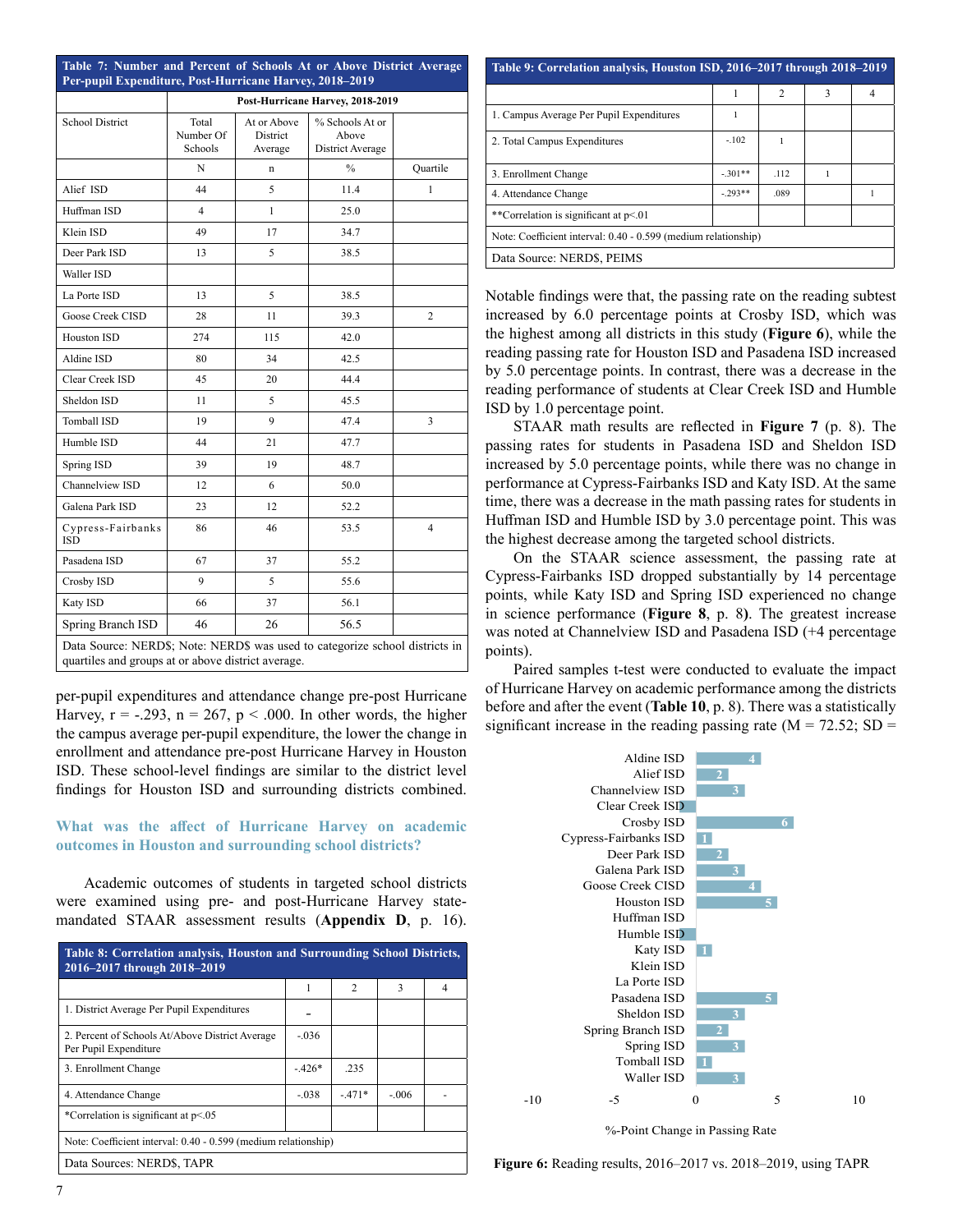

**Figure 7:** Math results, 2016–2017 vs. 2018–2019, using TAPR



%-Point Change in Passing Rate

**Figure 8:** Science results, 2016–2017 vs. 2018–2019, using TAPR

8.565) vs. (M = 74.71, SD = 7.295), t (21) = 5.043, p = .000) and the math passing rate over time ( $M = 80.62$ , SD = 6.756) vs. (M = 82.19, SD = 5.845), t (21) = 1.571, p = .007 (two-tailed test). The science passing rate also increased from pre- to post-Hurricane Harvey; however, the change was not statistically significant ( $M =$ 80.43, SD = 6.997) vs. (M = 81.38, SD = 6.874), t (21) = 1.177, p = .253 (two-tailed test). The mean increase in reading was 2.190, with a 95% confidence interval ranging from -3.097 to -1.284. The mean increase in math was 1.571 (95% confidence interval from -2.654 to -.489). The mean increase in science was .952 (95% confidence interval from -2.640 to .735). The Cohen's d statistic in reading (0.275) and math (0.249) indicated a small effect.

|            | Reading |       |       | Math  |       | <b>Science</b> |  |
|------------|---------|-------|-------|-------|-------|----------------|--|
|            | Pre     | Post  | Pre   | Post  | Pre   | Post           |  |
| N          | 21      | 21    | 21    | 21    | 21    | 21             |  |
| Mean       | 72.52   | 74.71 | 80.62 | 82.19 | 80.43 | 81.38          |  |
| SD.        | 8.565   | 7.295 | 6.756 | 5.845 | 6.997 | 6.874          |  |
| Mean Diff. | 2.190   |       | 1.571 |       | .952  |                |  |
| t          | 5.043   |       |       | 3.028 |       | 1.177          |  |
| Sig.       |         | .000  | .007  |       | .253  |                |  |
| Cohen's d  | 0.275   |       | 0.249 |       | 0.137 |                |  |

## **What was the association between change in academic outcomes before and after Hurricane Harvey and school finance for the 2018–2019 school year?**

The correlation between change in academic outcomes and school finance are shown in **Table 11**. The Pearson product-moment correlation coefficient found a positive correlation between district average per-pupil expenditures and change in reading,  $r = .250$ , n  $= 21$ , p < .275; math, r = .090, n = 21, p < .697; and science, r = .144,  $n = 21$ ,  $p < .533$ . However, the findings were not statistically significant at  $p < 0.05$  (two-tailed test). There was a strong, positive association between the change in reading and math passing rates from pre- to post-Hurricane Harvey in the targeted school districts,  $r = .863$ ,  $n = 21$ ,  $p < .000$ . The association revealed that the higher the change in reading passing rate, the higher the change in math passing rate.

## **How well did change in enrollment, attendance, economic status, and academic outcomes predict per-pupil expenditures in Houston ISD?**

Regression analyses were conducted based on Houston ISD school-level results to predict the impact of campus per-pupil expenditures. Isolating Houston ISD, with its large number of campuses, provided a more reliable, stable measure. The findings are presented in **Table 12** (p. 9). The variables that made a

| Table 11: Correlation analysis, Houston and Surrounding School Districts,<br>2016-2017 through 2018-2019 |         |                |          |      |   |  |
|----------------------------------------------------------------------------------------------------------|---------|----------------|----------|------|---|--|
|                                                                                                          | 1       | $\overline{2}$ | 3        | 4    | 5 |  |
| 1. District Average Per Pupil Expen-<br>ditures                                                          |         |                |          |      |   |  |
| 2. Percent of Schools At/Above Dis-<br>trict Average Per Pupil Expenditure                               | $-.036$ |                |          |      |   |  |
| 3. Reading Assessment Change                                                                             | .250    | $-.091$        |          |      |   |  |
| 4. Math Assessment Change                                                                                | .090    | $-.062$        | $.863**$ |      |   |  |
| 5. Science Assessment Change                                                                             | .144    | $-.184$        | .340     | .338 |   |  |
| *Correlation is significant at p<.05                                                                     |         |                |          |      |   |  |
| Data Sources: NERD\$, TAPR; Note: Coefficient interval: 0.40 - 0.599 (medium relationship)               |         |                |          |      |   |  |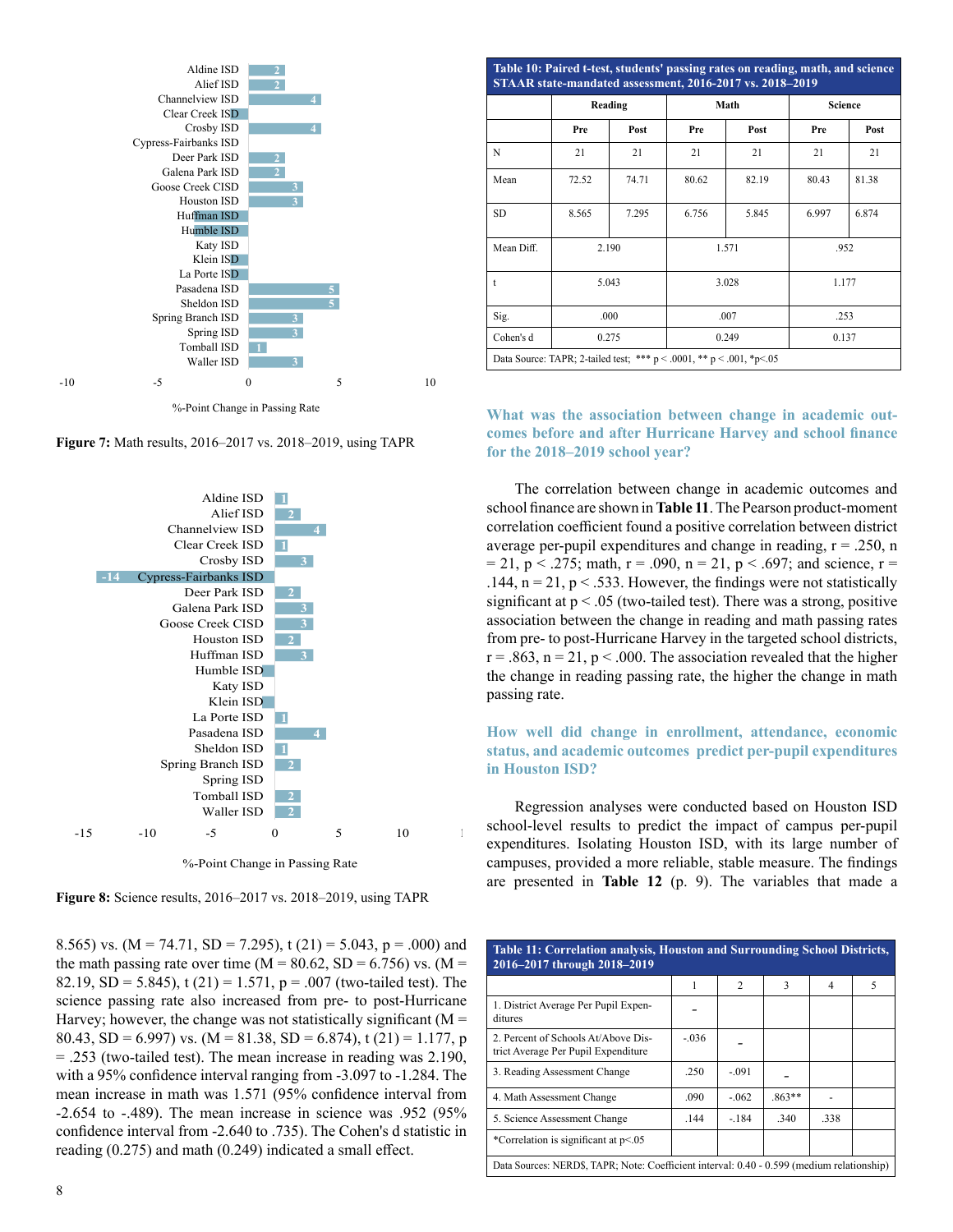**Table 12: Linear Regression on the Effect of Campus Per-Pupil Expenditure and Change in Enrollment, Attendance, Economic Status, and Academic Outcomes, Houston ISD**

|                                                                                                                      |               | Campus Per-Pupil Expenditures |  |  |  |  |
|----------------------------------------------------------------------------------------------------------------------|---------------|-------------------------------|--|--|--|--|
| <b>Independent Variables</b>                                                                                         | <b>Reta</b>   | 95% CI                        |  |  |  |  |
| Attendance Change (%)                                                                                                | $-470.383*$   | $(-745.358, -195.407)$        |  |  |  |  |
| Enrollment Change (N)                                                                                                | $-7.594*$     | $(-7.594, -658)$              |  |  |  |  |
| Economic Status Change (N)                                                                                           | $9.592*$      | $(-9.592, -2.396)$            |  |  |  |  |
| Reading Assessment Change                                                                                            | $-112.583***$ | $(-112.583, -37.332)$         |  |  |  |  |
| Math Assessment Change                                                                                               | $-8.140$      | $(-8.140, 67.372)$            |  |  |  |  |
| Science Assessment Change                                                                                            | .666*         | (.666, 43.095)                |  |  |  |  |
| $R^2$                                                                                                                |               | .219                          |  |  |  |  |
| F                                                                                                                    |               | 9.795**                       |  |  |  |  |
| $R^2$ Change                                                                                                         |               | .219                          |  |  |  |  |
| F Change                                                                                                             | 9.795         |                               |  |  |  |  |
| Data Sources: PEIMS, STAAR; Note: $N = 215$ , CI = confidence interval, *** p < .0001, ** p<br>$< .001$ , *p $< .05$ |               |                               |  |  |  |  |

significant contribution to the model were change in attendance (B  $=$  -.470.383, t(215) = -3.372, p < .001), enrollment, economic status, along with reading and science passing rates. However, change in the attendance rate made the strongest unique contribution toward explaining per-pupil expenditures pre- and post-Hurricane Harvey. These variables also explained a significant proportion of variance in per-pupil expenditures,  $R2 = .219$ ,  $F(6, 215) = 9.795$ ,  $p < .0001$ .

Logistic regression was conducted to predict whether school per-pupil expenditure fell at or above the district average. The independent variables used in the model were change in attendance rate, enrollment, economic status, along with reading, math, and science passing rates. The results are depicted in **Table 13**. In the model, the major factors influencing campus per-pupil expenditure at or above the district average were attendance, enrollment, and economic status. The odds of attendance change was .515 times less likely, enrollment change was .99 less likely, economic status change was .985 less likely for campuses with per-pupil expenditures at or above the district average.

#### **Discussion**

The study used a cross-sectional design to explore the impact of Hurricane Harvey on students' demographic characteristics, enrollment, attendance, and academic outcomes. The recurrent catastrophic weather events on the Texas Gulf Coast led to the need to explore how these types of events were associated with the variables of interest. Consequently, pre- post-Hurricane Harvey student-related outcomes were examined in Houston ISD and surrounding school districts, to build on the availability of 2018–2019 finance data from NERD\$. An underlying assumption of the study was that school finance drives who attends school, how often they attend, and, ultimately, how they perform in school.

The study found that enrollment decreased at 10 out of 21 school districts included in this evaluation pre-post-Hurricane Harvey. The highest negative percentage change occurred in Pasadena ISD and the highest positive percentage change was evident in Tomball ISD. There was a statistically significant decrease in the mean number of White students enrolled in the targeted school districts, while Black, Hispanic, and homeless students did not increase significantly. Houston ISD was used as a proxy to explore the data at the school level. No significant associations were found between **Table 13: Linear Regression on the Effect of Campus Per-Pupil Expenditure and Change in Enrollment, Attendance, Economic Status, and Academic Outcomes, Houston ISD**

|                                                               | B        | <b>SE</b> | Wald   | df           | Sig       | Exp<br>(B) |      | 95%<br>C.I.for<br>EXP(B) |
|---------------------------------------------------------------|----------|-----------|--------|--------------|-----------|------------|------|--------------------------|
| Constant                                                      | .719     | .354      | 4.110  | 1            | $.043*$   | 2.052      |      |                          |
| Attendance<br>$(\%)$                                          | $-.515$  | .244      | 4.470  | 1            | $.034*$   | .598       | .371 | .963                     |
| Enrollment<br>(N)                                             | $-.009$  | .003      | 13.247 | 1            | $.000***$ | .991       | .986 | .996                     |
| Economic<br>Status $(N)$                                      | $-.016$  | .003      | 24.281 | 1            | $.000***$ | .985       | .978 | .991                     |
| Reading                                                       | $-.002$  | .025      | .009   | 1            | .923      | .998       | .950 | 1.047                    |
| Math                                                          | .029     | .024      | 1.380  | $\mathbf{1}$ | .240      | 1.029      | .981 | 1.079                    |
| Science                                                       | $-0.013$ | .014      | .900   | 1            | .343      | .987       | .960 | 1.014                    |
| Cox & Snell R<br>Square                                       |          | .230      |        |              |           |            |      |                          |
| Nagelkerke R Square                                           |          | .312      |        |              |           |            |      |                          |
| Data Source: PEIMS, STAAR; *** p < .0001, ** p < .001, *p<.05 |          |           |        |              |           |            |      |                          |

per-pupil expenditures and academic outcomes; however, there was a strong, positive association between the change in reading and math passing rates. Pearson correlation found that the higher the percent of schools at or above the district average per-pupil expenditure, the lower the change in enrollment and attendance (medium, negative association). Linear regression indicated that change in the attendance rate pre- post-Hurricane Harvey made the strongest unique contribution toward explaining per-pupil expenditures in Houston ISD. Logistic regression revealed that the odds of a significant change in the attendance rate, enrollment, and the proportion of economically-disadvantaged students in a Houston ISD school, the less likely that the campus' per-pupil expenditure was at or above the district average.

It should be acknowledged that the school district is the primary local entity with fiscal authority in Texas school districts and across the United States. Evaluating how much financial resources are needed for at-risk students to succeed academically should be a high priority for school districts. Creating reliable data sources that provide a comprehensive view of school expenditures is imperative to fully comprehend the impact of school finance on student outcomes. This may be, particularly, important in areas where catastrophic events, such as Hurricane Harvey, are recurrent and have the potential to affect the availability of school resources for at-risk students who reside in economically-challenged communities. To that end, it imperative that school-level fiscal analysis becomes an integral component of school-based management, so that adjustments can be made to ensure that all students receive equitable services, in spite of environmental circumstances. Future research may explore whether modifications in NERD\$ databases revealed more significant associations between school finance in Houston ISD and surrounding school districts. The addition of subsequent years of NERD\$ data may disclose more information concerning longitudinal effects of Hurricane Harvey in the targeted population.

#### **References:**

Baker, B. D., & Chingos, M. M. (2019). Toward a Rich Data Future for School Finance Research. AERA Open. https://doi.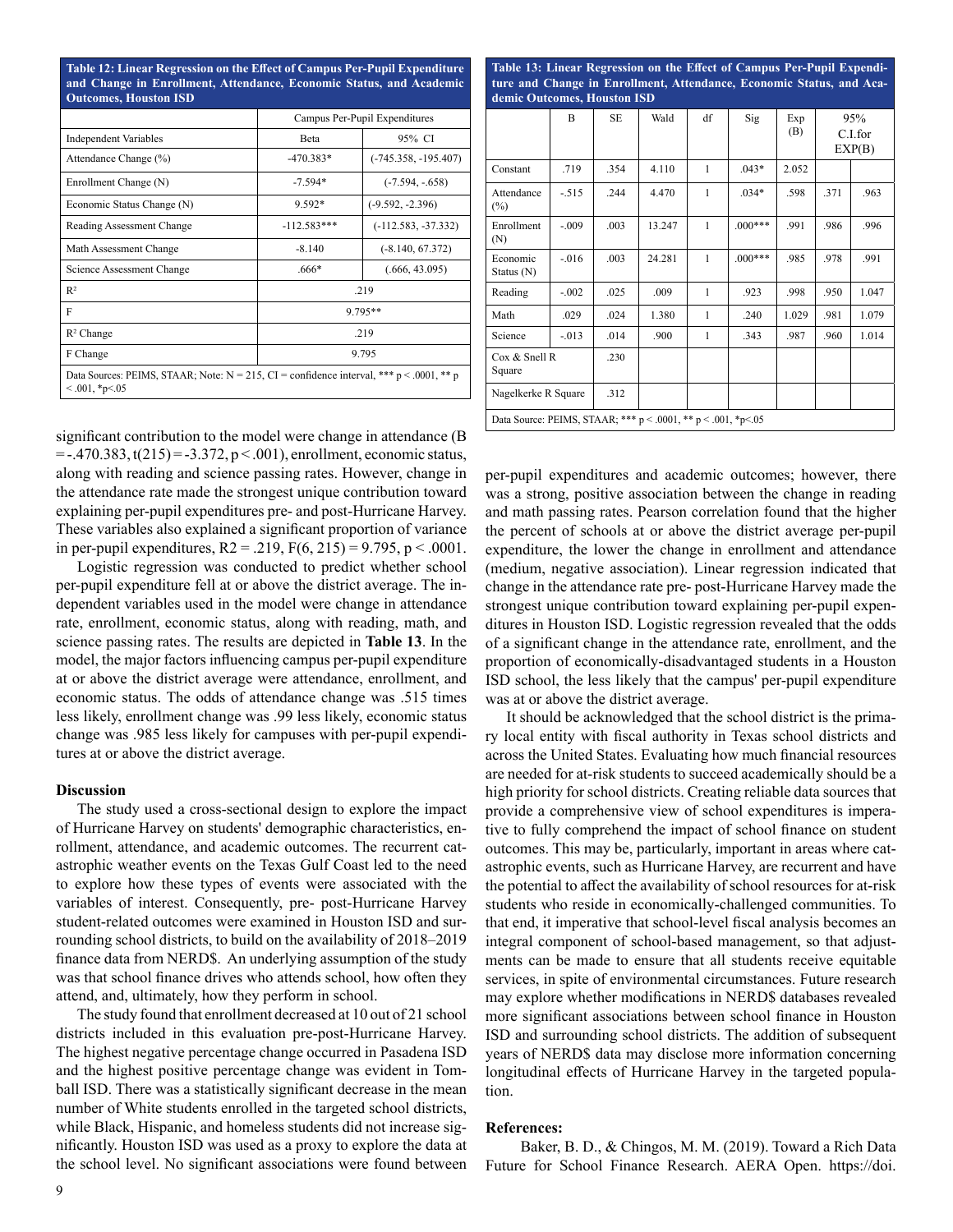#### org/10.1177/2332858419887735

Baker, B. D., Di Carlo, M., and Weber, M. (2019). The Adequacy and Fairness of State School Finance Systems .

Baker, B. D., Di Carlo, M., and Weber, M. (2019). The Adequacy and Fairness of State School Finance Systems. 2nd Edition. Retrieved from https://www.schoolfinancedata.org/wpcontent/uploads/2020/02/SFID\_AnnualReport\_2020.pdf

Condron, D. J., & Roscigno, V. J. (2003). Disparities within: Unequal Spending and Achievement in an Urban School District. Sociology of Education, 76(1), 18–36. https://doi. org/10.2307/3090259

Edunomics Lab. (2021). Financial Transparency. Retrieved from https://edunomicslab.org/our-research/financialtransparency/

Emanuel, K. (2017). Assessing the present and future probability of Hurricane Harvey's rainfall Proc. Natl Acad. Sci. 114 12681–4

Hallegatte, S., Vogt-Schilb, A., Bangalore, M., & Rozenberg, J. (2017). Climate Change and Development Series: Unbreakable; Building the resilience of the poor in the face of natural disasters. Washington, DC: World Bank. doi:10.1596/978-1-4648-1003-9 License: Creative Commons Attribution CC BY 3.0 IGO

Hoeppe, P. (2016). Trends in weather related disasters – consequences for insurers and society. Weather and Climate Extremes 11: 70–79.

Houston ISD. (2021). Mission, Vision, Beliefs, Goals, amd Constraints. Retrieved from https://www.houstonisd.org/ Page/32469

Jackson, C. K., Johnson, R., & Persico, C. (2016). The Effects of School Spending on Educational and Economic Outcomes: Evidence from School Finance Reforms. The Quarterly Journal of Economics 157–218. doi:10.1093/qje/qjv036. Advance Access publication on October 1, 2015.

Knoff, H.. (2019). The Impact of Inequitable School Funding: Solutions for Struggling Schools Without the Money to Fully Help Struggling Students: Equity & Access Pre K-12: The American Consortium for Equity in Education." Equity & Access Pre K-12 | The American Consortium for Equity in Education, Project ACHIEVE Educational Solutions. Retrieved from https:// www.ace-ed.org/inequitable-school-funding/

Kousky, C. (2016). Impacts of natural disasters on children. Future of Children 26: 73–92.

Krueger, Alan B. (1998). Reassessing the View that American Schools Are Broken, New York Federal Reserve Economic Policy Brief.

Levin H. M. (1989). Financing the Education of At-Risk Students. Educational Evaluation and Policy Analysis;11(1):47-60. doi:10.3102/01623737011001041

National Academies of Sciences, Engineering, and Medicine; Division on Earth and Life Studies; Water Science and Technology Board; Policy and Global Affairs; Program on Risk, Resilience, and Extreme Events; Committee on Urban Flooding in the United States. Framing the Challenge of Urban Flooding in the United States. Washington (DC): National Academies Press (US). (2019). Summary. Retrieved from https://www.ncbi.nlm.nih.gov/books/ NBK541176/

National Weather Service. (2017) Hurricane Harvey & Its Impacts on Southeast Texas (August 25-29, 2017). Retrieved from https://www.weather.gov/hgx/hurricaneharvey

 Pane, J., McCaffrey, D., Kalra, N., & Zhou, A. (2008). Effects of Student Displacement in Louisiana During the First Academic Year After the Hurricanes of 2005. Journal of Education for Students Placed at Risk (JESPAR) 13(2-3):168-211. DOI:10.1080/10824660802350169. Retrieved from https://www. researchgate.net/publication/248940896\_Effects\_of\_Student\_ Displacement in Louisiana During the First Academic Year After the Hurricanes of 2005

Railsback, J. (2004). By Request: Increasing Student Attendance: Strategies from Research and Practice. Retrieved from https://educationnorthwest.org/sites/default/files/increasingstudent-attendance.pdf

Roellke, C. F. 1996. The Local Response to State Initiated Education Reform: Changes in the Allocation of Human Resources in New York State Schooling Systems, 1983\_1995. Doctoral dissertation, Department of Education, Cornell University.

SAMHSA. (2017). Disaster Technical Assistance Center Supplemental Research Bulletin Greater Impact: How Disasters Affect People of Low Socioeconomic Status. Retrieved from https://www.samhsa.gov/sites/default/files/dtac/srb-low-ses\_2.pdf

Schober, P., Boer, C., & Schwarte, L. (2018). Correlation Coefficients: Appropriate Use and Interpretation, Anesthesia & Analgesia: May 2018 - Volume 126 - Issue 5 - p 1763-1768. doi: 10.1213/ANE.0000000000002864

National Center for Education Statistics. (1996). Assessment and Analysis of School-Level Expenditures, Working Paper No. 96-19, by Joel D. Sherman, Clayton Best, and Lawrence Luskin. William Fowler, project officer. Washington, D.C.

U. S. Census Bureu. (2019). Annual Survey of School System Finances. Retrieved from https://www.census.gov/programssurveys/school-finances.html

U. S. Department of Education. (2005). 10 Facts About K-12 Education Funding. Retrieved from https://www2.ed.gov/about/ overview/fed/10facts/index.html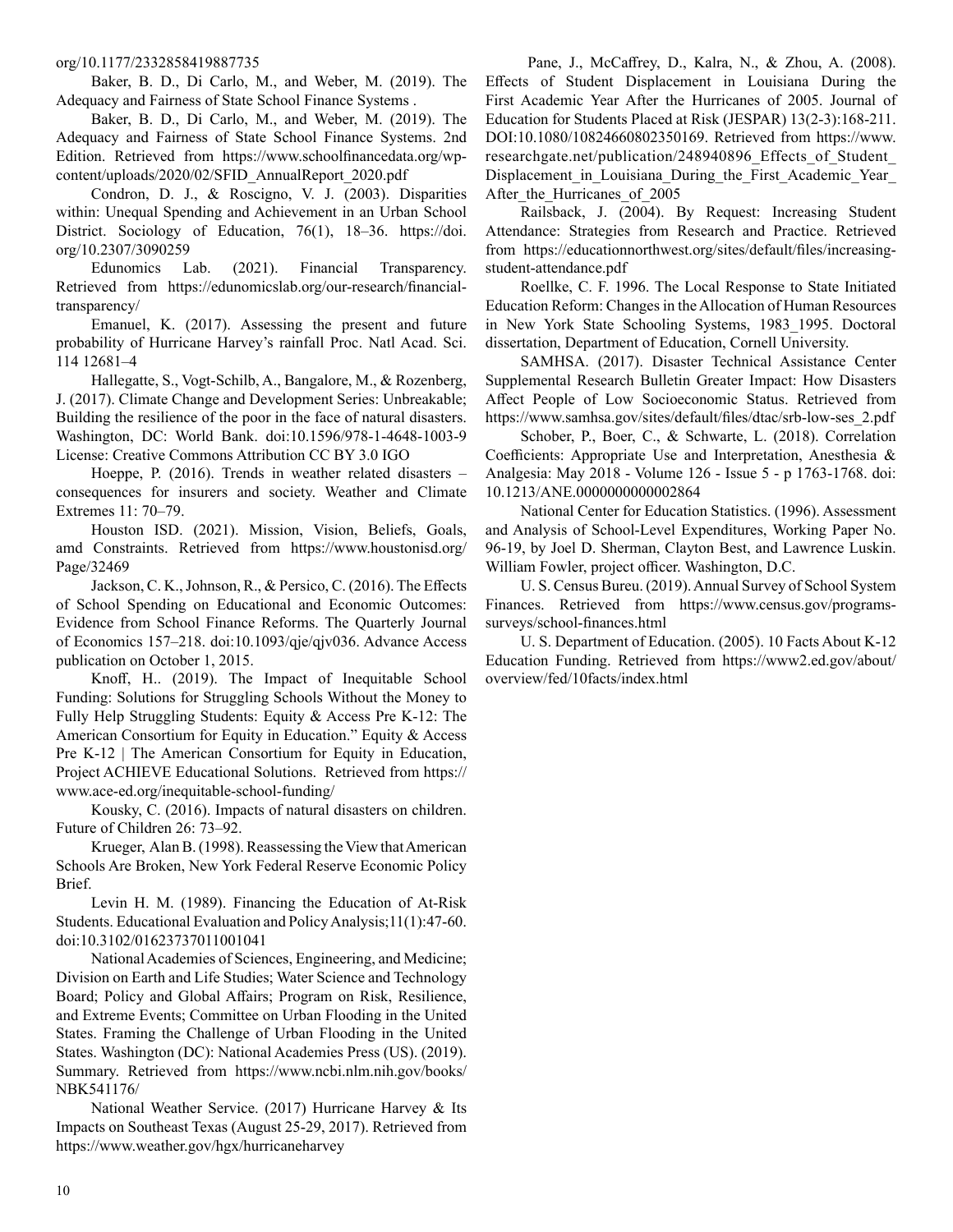# **Appendix A**

| Attendance Rates for Students Enrolled in Houston ISD and Surrounding School Districts, 2016-2017<br>(Post-Hurricane Harvey) |                                   |                               |                                    |               |  |  |  |  |
|------------------------------------------------------------------------------------------------------------------------------|-----------------------------------|-------------------------------|------------------------------------|---------------|--|--|--|--|
|                                                                                                                              | Pre-Hurricane Harvey<br>2016-2017 | Hurricane Harvey<br>2017-2018 | Post-Hurricane Harvey<br>2018-2019 | %-Point Diff. |  |  |  |  |
| Aldine ISD                                                                                                                   | 94.5%                             | 94.0%                         | 94.3%                              | $-0.2%$       |  |  |  |  |
| Alief ISD                                                                                                                    | 95.2%                             | 94.9%                         | 95.2%                              | $0.0\%$       |  |  |  |  |
| Channelview ISD                                                                                                              | 95.7%                             | 94.5%                         | 94.8%                              | $-0.9%$       |  |  |  |  |
| Clear Creek ISD                                                                                                              | 95.5%                             | 95.8%                         | 95.6%                              | 0.1%          |  |  |  |  |
| Crosby ISD                                                                                                                   | 95.1%                             | 95.0%                         | 94.9%                              | $-0.2\%$      |  |  |  |  |
| Cypress-Fairbanks ISD                                                                                                        | 95.9%                             | 95.4%                         | 95.5%                              | $-0.4\%$      |  |  |  |  |
| Deer Park ISD                                                                                                                | 95.7%                             | 95.6%                         | 95.5%                              | $-0.2\%$      |  |  |  |  |
| Galena Park ISD                                                                                                              | 96.1%                             | 95.7%                         | 96.2%                              | $0.1\%$       |  |  |  |  |
| Goose Creek CISD                                                                                                             | 95.2%                             | 94.9%                         | 95.0%                              | $-0.2\%$      |  |  |  |  |
| <b>Houston ISD</b>                                                                                                           | 95.8%                             | 95.4%                         | 95.4%                              | $-0.4%$       |  |  |  |  |
| Huffman ISD                                                                                                                  | 95.9%                             | 95.6%                         | 95.6%                              | $-0.3%$       |  |  |  |  |
| Humble ISD                                                                                                                   | 96.7%                             | 96.5%                         | 96.6%                              | $-0.1%$       |  |  |  |  |
| Katy ISD                                                                                                                     | 95.7%                             | 95.5%                         | 95.4%                              | $-0.3%$       |  |  |  |  |
| Klein ISD                                                                                                                    | 95.0%                             | 94.7%                         | 94.3%                              | $-0.7%$       |  |  |  |  |
| La Porte ISD                                                                                                                 | 94.6%                             | 94.2%                         | 94.4%                              | $-0.2%$       |  |  |  |  |
| Pasadena ISD                                                                                                                 | 95.4%                             | 93.9%                         | 94.6%                              | $-0.8%$       |  |  |  |  |
| Sheldon ISD                                                                                                                  | 95.9%                             | 95.4%                         | 95.5%                              | $-0.4%$       |  |  |  |  |
| Spring Branch ISD                                                                                                            | 93.8%                             | 93.8%                         | 93.6%                              | $-0.2\%$      |  |  |  |  |
| Spring ISD                                                                                                                   | 96.5%                             | 96.4%                         | 96.5%                              | $0.0\%$       |  |  |  |  |
| <b>Tomball ISD</b>                                                                                                           | 95.9%                             | 95.6%                         | 95.9%                              | $0.0\%$       |  |  |  |  |
| Waller ISD                                                                                                                   | 95.5%                             | 95.4%                         | 95.3%                              | $-0.2\%$      |  |  |  |  |
| Source: Data extracted from the Texas Education Agency, Texas Academic Performance Reports (TAPR).                           |                                   |                               |                                    |               |  |  |  |  |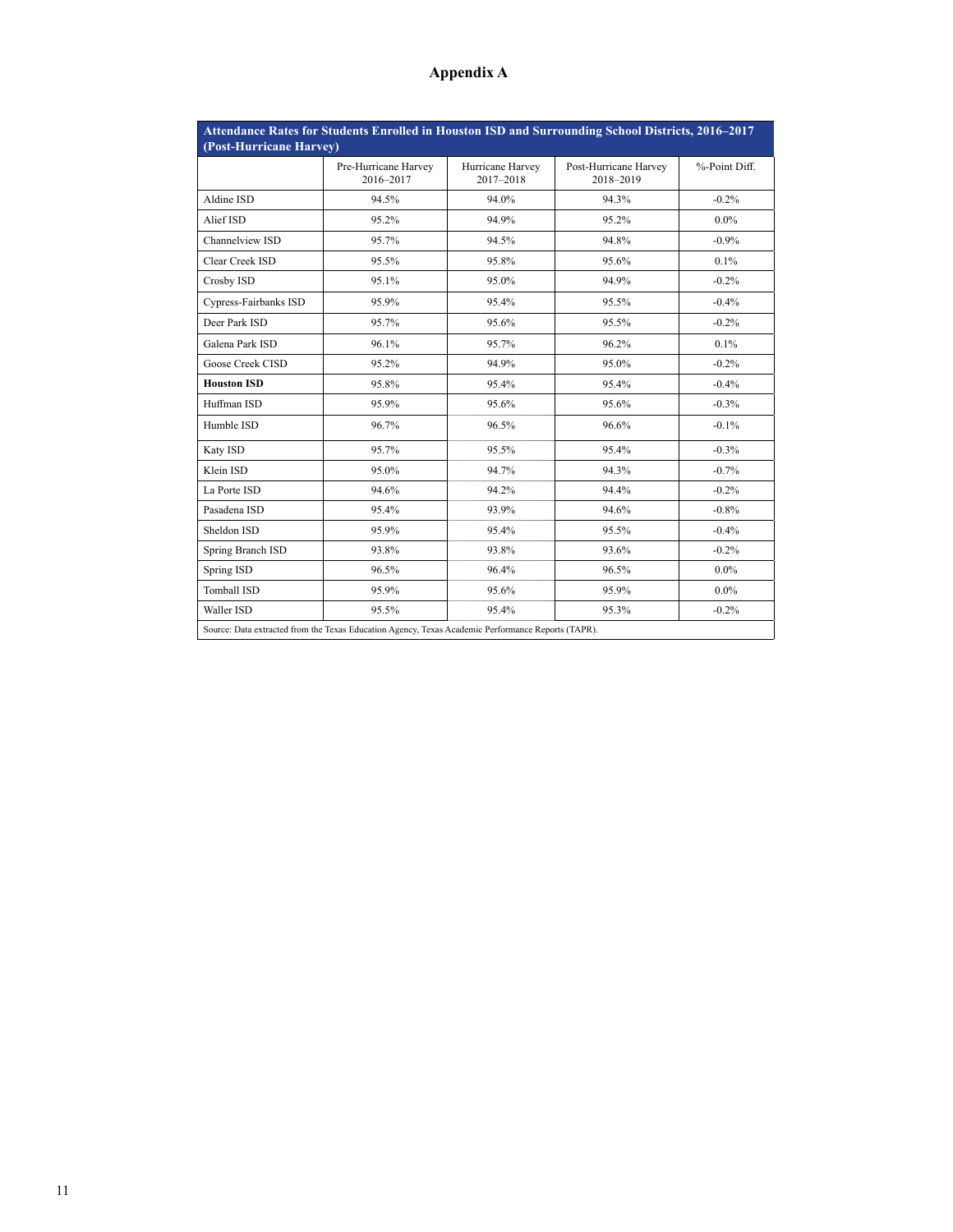# **Appendix B**

| Demographic Characteristics of Students Enrolled in Houston ISD and Surrounding School Districts, 2016–2017 (Pre-Hurricane Harvey) |             |               |             |               |             |                                                                |             |               |             |               |             |               |                    |               |                             |               |
|------------------------------------------------------------------------------------------------------------------------------------|-------------|---------------|-------------|---------------|-------------|----------------------------------------------------------------|-------------|---------------|-------------|---------------|-------------|---------------|--------------------|---------------|-----------------------------|---------------|
|                                                                                                                                    | Male        |               | Female      |               |             | <b>Asian/Pacific</b><br>African<br><b>Islander</b><br>American |             |               | Hispanic    |               | White       |               | American<br>Indian |               | <b>Two or More</b><br>Races |               |
|                                                                                                                                    | $\mathbf n$ | $\frac{0}{0}$ | $\mathbf n$ | $\frac{0}{0}$ | $\mathbf n$ | $\frac{0}{0}$                                                  | $\mathbf n$ | $\frac{0}{0}$ | $\mathbf n$ | $\frac{0}{0}$ | $\mathbf n$ | $\frac{0}{0}$ | $\mathbf n$        | $\frac{0}{0}$ | $\mathbf n$                 | $\frac{0}{0}$ |
| Aldine ISD                                                                                                                         | 35,636      | 51.1          | 34,132      | 48.9          | 942         | 1.4                                                            | 16,107      | 23.1          | 50,634      | 72.6          | 1,512       | 2.2           | 134                | 0.2           | 439                         | 0.6           |
| Alief ISD                                                                                                                          | 24,106      | 52.0          | 22,270      | 48.0          | 5,783       | 12.5                                                           | 13,324      | 28.7          | 24,455      | 52.7          | 1,915       | 4.1           | 596                | 1.3           | 303                         | 0.7           |
| Channelview ISD                                                                                                                    | 4,932       | 51.8          | 4,597       | 48.2          | 101         | 1.1                                                            | 1.074       | 11.3          | 7,448       | 78.2          | 743         | 7.8           | 105                | 1.1           | 58                          | 0.6           |
| Clear Creek ISD                                                                                                                    | 21,366      | 51.1          | 20,453      | 48.9          | 4,104       | 9.8                                                            | 3,405       | 8.1           | 12,768      | 30.5          | 19,543      | 46.7          | 87                 | 0.2           | 1.912                       | 4.6           |
| Crosby ISD                                                                                                                         | 3,137       | 52.4          | 2,855       | 47.6          | 23          | 0.4                                                            | 940         | 15.7          | 2,195       | 36.6          | 2,685       | 44.8          | 13                 | 0.2           | 135                         | 2.3           |
| Cypress-Fairbanks ISD                                                                                                              | 59,010      | 51.4          | 55,858      | 48.6          | 10,737      | 9.3                                                            | 19,836      | 17.3          | 51,145      | 44.5          | 29,485      | 25.7          | 861                | 0.7           | 2,804                       | 2.4           |
| Deer Park ISD                                                                                                                      | 6,677       | 50.6          | 6,508       | 49.4          | 161         | 1.2                                                            | 364         | 2.8           | 7,237       | 54.9          | 5,126       | 38.9          | 41                 | 0.3           | 256                         | 1.9           |
| Galena Park ISD                                                                                                                    | 11,735      | 51.5          | 11.049      | 48.5          | 168         | 0.7                                                            | 3,544       | 15.6          | 17,742      | 77.9          | 1,111       | 4.9           | 77                 | 0.3           | 142                         | 0.6           |
| Goose Creek CISD                                                                                                                   | 12,297      | 51.4          | 11,629      | 48.6          | 420         | 1.8                                                            | 3,705       | 15.5          | 14,588      | 61.0          | 4,726       | 19.8          | 64                 | 0.3           | 423                         | 1.8           |
| <b>Houston ISD</b>                                                                                                                 | 109,443     | 50.6          | 106.663     | 49.4          | 8,525       | 3.9                                                            | 51,706      | 23.9          | 134,132     | 62.1          | 18,918      | 8.8           | 533                | 0.2           | 2,292                       | 1.1           |
| Huffman ISD                                                                                                                        | 1,790       | 52.0          | 1,653       | 48.0          | 16          | 0.5                                                            | 87          | 2.5           | 723         | 21.0          | 2,564       | 74.5          | $7\phantom{.0}$    | 0.2           | 45                          | 1.3           |
| Humble ISD                                                                                                                         | 21,016      | 51.0          | 20,208      | 49.0          | 1,451       | 3.5                                                            | 8,168       | 19.8          | 14,325      | 34.7          | 16,232      | 39.4          | 176                | 0.4           | 872                         | 2.1           |
| Katy ISD                                                                                                                           | 38,919      | 52.3          | 36,509      | 49.1          | 11,307      | 15.0                                                           | 7,780       | 10.3          | 26,048      | 34.5          | 27,851      | 36.9          | 275                | 0.4           | 2,167                       | 2.9           |
| Klein ISD                                                                                                                          | 26,778      | 51.7          | 25,032      | 48.3          | 4,560       | 8.8                                                            | 7,337       | 14.2          | 20,800      | 40.1          | 17,394      | 33.6          | 223                | 0.4           | 1,496                       | 2.9           |
| La Porte ISD                                                                                                                       | 4,038       | 52.4          | 3,675       | 47.6          | 78          | 1.0                                                            | 513         | 6.7           | 3,657       | 47.4          | 3,201       | 41.5          | 51                 | 0.7           | 213                         | 2.8           |
| Pasadena ISD                                                                                                                       | 29,047      | 51.6          | 27,235      | 48.4          | 1,741       | 3.1                                                            | 4,254       | 7.6           | 46,550      | 82.7          | 3,305       | 5.9           | 65                 | 0.1           | 367                         | 0.7           |
| Sheldon ISD                                                                                                                        | 4,496       | 50.6          | 4,388       | 49.4          | 42          | 0.5                                                            | 1,886       | 21.2          | 6,272       | 70.6          | 574         | 6.5           | 12                 | 0.1           | 94                          | 1.1           |
| Spring Branch ISD                                                                                                                  | 18,154      | 51.8          | 16,925      | 48.2          | 2,248       | 6.4                                                            | 1.613       | 4.6           | 21,135      | 60.2          | 9,337       | 26.6          | 77                 | 0.2           | 669                         | 1.9           |
| Spring ISD                                                                                                                         | 18,965      | 51.7          | 17,733      | 48.3          | 1,262       | 3.4                                                            | 14,697      | 40.0          | 16.182      | 44.1          | 3,271       | 8.9           | 768                | 2.1           | 518                         | 1.4           |
| <b>Tomball ISD</b>                                                                                                                 | 7,580       | 50.8          | 7,352       | 49.2          | 1,054       | 7.1                                                            | 689         | 4.6           | 4,491       | 30.1          | 8,094       | 54.2          | 33                 | 0.2           | 571                         | 3.8           |
| Waller ISD                                                                                                                         | 3,577       | 52.0          | 3,297       | 48.0          | 45          | 0.7                                                            | 713         | 10.4          | 3,645       | 53.0          | 2,279       | 33.2          | 33                 | 0.5           | 159                         | 2.3           |
| Note: Demographic characteristics data extracted from the Texas Education Agency, Texas Academic Performance Reports (TAPR).       |             |               |             |               |             |                                                                |             |               |             |               |             |               |                    |               |                             |               |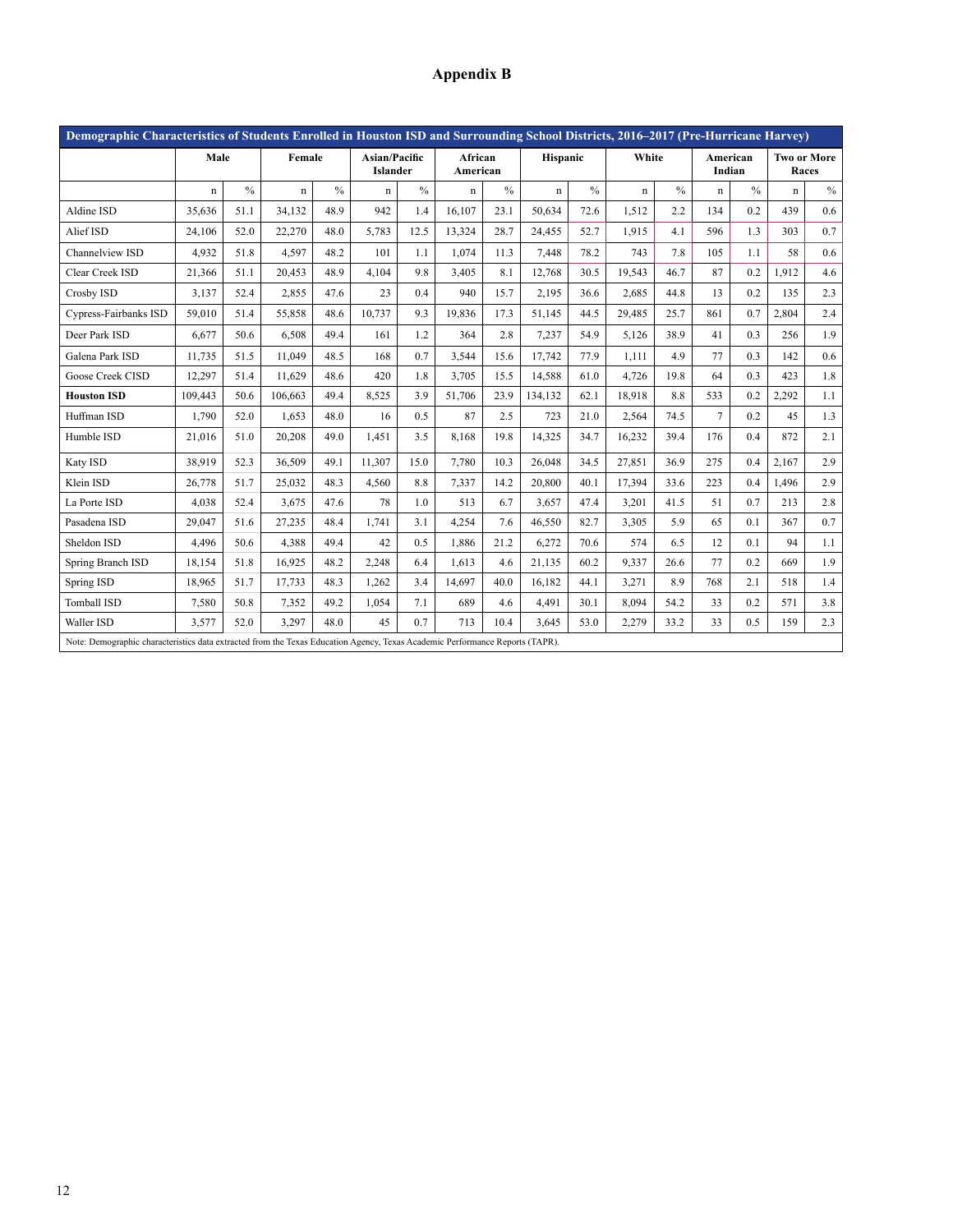# **Appendix B (cont'd)**

| Demographic Characteristics of Students Enrolled in Houston ISD and Surrounding School Districts, 2018-2019 (Post-Hurricane Harvey) |             |               |                                                                                                                              |               |                                  |               |                     |               |             |               |             |               |                    |               |                             |      |
|-------------------------------------------------------------------------------------------------------------------------------------|-------------|---------------|------------------------------------------------------------------------------------------------------------------------------|---------------|----------------------------------|---------------|---------------------|---------------|-------------|---------------|-------------|---------------|--------------------|---------------|-----------------------------|------|
|                                                                                                                                     | Male        |               | Female                                                                                                                       |               | Asian/Pacific<br><b>Islander</b> |               | African<br>American |               | Hispanic    |               | White       |               | American<br>Indian |               | <b>Two or More</b><br>Races |      |
|                                                                                                                                     | $\mathbf n$ | $\frac{0}{0}$ | $\mathbf n$                                                                                                                  | $\frac{0}{0}$ | $\mathbf n$                      | $\frac{0}{0}$ | $\mathbf n$         | $\frac{0}{0}$ | $\mathbf n$ | $\frac{0}{0}$ | $\mathbf n$ | $\frac{0}{0}$ | $\mathbf n$        | $\frac{0}{0}$ | $\mathbf n$                 | $\%$ |
| Aldine ISD                                                                                                                          | 33.907      | 50.7          | 32,947                                                                                                                       | 49.3          | 837                              | 1.3           | 15.195              | 22.7          | 48,640      | 72.8          | 1.571       | 2.3           | 175                | 0.3           | 436                         | 0.7  |
| Alief ISD                                                                                                                           | 23.694      | 52.1          | 21.742                                                                                                                       | 47.9          | 5,391                            | 11.9          | 13.125              | 28.9          | 24.646      | 54.2          | 1.710       | 3.8           | 319                | 0.7           | 245                         | 0.5  |
| Channelview ISD                                                                                                                     | 4,982       | 51.9          | 4,611                                                                                                                        | 48.1          | 93                               | 1.0           | 1,049               | 10.9          | 7,640       | 79.6          | 649         | 6.8           | 116                | 1.2           | 46                          | 0.5  |
| Clear Creek ISD                                                                                                                     | 21,706      | 51.4          | 20.499                                                                                                                       | 48.6          | 4.087                            | 9.7           | 3,456               | 8.2           | 13,221      | 31.3          | 19,333      | 45.8          | 109                | 0.3           | 1.999                       | 4.7  |
| Crosby ISD                                                                                                                          | 3,326       | 52.5          | 3,005                                                                                                                        | 47.5          | 25                               | 0.4           | 929                 | 14.7          | 2,539       | 40.1          | 2,679       | 42.3          | 14                 | 0.2           | 145                         | 2.3  |
| Cypress-Fairbanks ISD                                                                                                               | 59,755      | 51.3          | 56,757                                                                                                                       | 48.7          | 10,992                           | 9.4           | 21,602              | 18.5          | 51,687      | 44.4          | 28,181      | 24.2          | 1,025              | 0.9           | 3,025                       | 2.6  |
| Deer Park ISD                                                                                                                       | 6,560       | 50.7          | 6,377                                                                                                                        | 49.3          | 142                              | 1.1           | 332                 | 2.6           | 7,489       | 57.9          | 4,662       | 36.0          | 21                 | 0.2           | 291                         | 2.2  |
| Galena Park ISD                                                                                                                     | 11,462      | 51.4          | 10,827                                                                                                                       | 48.6          | 149                              | 0.7           | 3,351               | 15.0          | 17,635      | 79.1          | 915         | 4.1           | 70                 | 0.3           | 169                         | 0.8  |
| Goose Creek CISD                                                                                                                    | 12,240      | 51.3          | 11,597                                                                                                                       | 48.7          | 419                              | 1.8           | 3,623               | 15.2          | 14.886      | 62.4          | 4.372       | 18.3          | 73                 | 0.3           | 464                         | 1.9  |
| <b>Houston ISD</b>                                                                                                                  | 106,306     | 50.7          | 103,466                                                                                                                      | 49.3          | 8.917                            | 4.3           | 48.934              | 23.3          | 129.941     | 61.9          | 18.982      | 9.0           | 465                | 0.2           | 2,533                       | 1.2  |
| Huffman ISD                                                                                                                         | 1,864       | 52.6          | 1,682                                                                                                                        | 47.4          | 17                               | 0.5           | 91                  | 2.6           | 838         | 23.6          | 2,541       | 71.7          | 12                 | 0.3           | 47                          | 1.3  |
| Humble ISD                                                                                                                          | 22,112      | 50.8          | 21,441                                                                                                                       | 49.2          | 1,629                            | 3.7           | 9,306               | 21.4          | 15,784      | 36.2          | 15,815      | 36.3          | 140                | 0.3           | 879                         | 2.0  |
| Katy ISD                                                                                                                            | 41,212      | 51.6          | 38.701                                                                                                                       | 48.4          | 12.431                           | 15.6          | 8.907               | 11.1          | 28,282      | 35.4          | 27.578      | 34.5          | 250                | 0.3           | 2.465                       | 3.1  |
| Klein ISD                                                                                                                           | 27,546      | 51.7          | 25,782                                                                                                                       | 48.3          | 4,547                            | 8.5           | 8,010               | 15.0          | 22,103      | 41.4          | 16,695      | 31.3          | 232                | 0.4           | 1,741                       | 3.3  |
| La Porte ISD                                                                                                                        | 3,874       | 52.5          | 3,510                                                                                                                        | 47.5          | 91                               | 1.2           | 543                 | 7.4           | 3,657       | 49.5          | 2,935       | 39.7          | 46                 | 0.6           | 112                         | 1.5  |
| Pasadena ISD                                                                                                                        | 27,529      | 51.7          | 25,762                                                                                                                       | 48.3          | 1,628                            | 3.1           | 3,853               | 7.2           | 44,419      | 83.4          | 2,977       | 5.6           | 76                 | 0.1           | 338                         | 0.6  |
| Sheldon ISD                                                                                                                         | 4,827       | 51.3          | 4,574                                                                                                                        | 48.7          | 51                               | 0.5           | 1,983               | 21.1          | 6,704       | 71.3          | 524         | 5.6           | 24                 | 0.3           | 115                         | 1.2  |
| Spring Branch ISD                                                                                                                   | 17.779      | 51.3          | 16.902                                                                                                                       | 48.7          | 2,264                            | 6.5           | 1.709               | 4.9           | 20,529      | 59.2          | 9,334       | 26.9          | 93                 | 0.3           | 752                         | 2.2  |
| Spring ISD                                                                                                                          | 18,261      | 51.6          | 17,124                                                                                                                       | 48.4          | 1.074                            | 3.0           | 14,147              | 40.0          | 16,276      | 46.0          | 2,651       | 7.5           | 678                | 1.9           | 559                         | 1.6  |
| Tomball ISD                                                                                                                         | 8,490       | 50.1          | 8,472                                                                                                                        | 49.9          | 1,273                            | 7.5           | 801                 | 4.7           | 5,163       | 30.4          | 9,002       | 53.1          | 50                 | 0.3           | 673                         | 4.0  |
| Waller ISD                                                                                                                          | 3,765       | 50.9          | 3.638                                                                                                                        | 49.1          | 60                               | 0.8           | 776                 | 10.5          | 4.003       | 54.1          | 2,361       | 31.9          | 29                 | 0.4           | 174                         | 2.4  |
|                                                                                                                                     |             |               | Note: Demographic characteristics data extracted from the Texas Education Agency, Texas Academic Performance Reports (TAPR). |               |                                  |               |                     |               |             |               |             |               |                    |               |                             |      |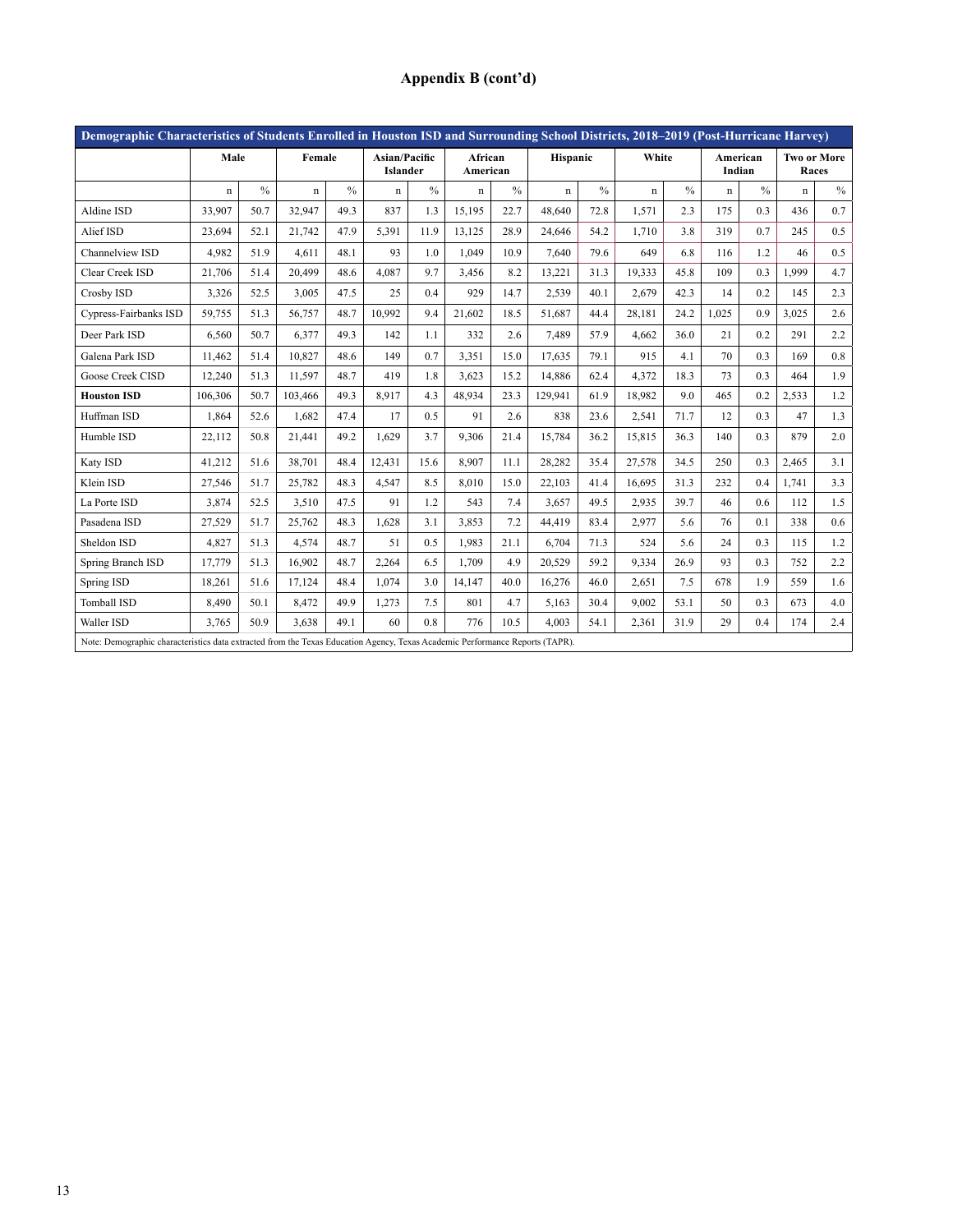| Academic Placement and Social Factors of Students Enrolled in Houston ISD and Surrounding School Dis-                        |                                    |               |                                        |               |                                                  |               |                 |               |                                      |      |  |  |
|------------------------------------------------------------------------------------------------------------------------------|------------------------------------|---------------|----------------------------------------|---------------|--------------------------------------------------|---------------|-----------------|---------------|--------------------------------------|------|--|--|
| tricts, 2016–2017 (Post-Hurricane Harvey)                                                                                    |                                    |               |                                        |               |                                                  |               |                 |               |                                      |      |  |  |
|                                                                                                                              | <b>Special</b><br><b>Education</b> |               | English<br>Language<br><b>Learners</b> |               | "At Risk" of<br>Dropping out of<br><b>School</b> |               | <b>Homeless</b> |               | Economically<br><b>Disadvantaged</b> |      |  |  |
|                                                                                                                              | $\mathbf n$                        | $\frac{0}{0}$ | $\mathbf n$                            | $\frac{0}{0}$ | $\mathbf n$                                      | $\frac{0}{0}$ | $\mathbf n$     | $\frac{0}{0}$ | $\mathbf n$                          | $\%$ |  |  |
| Aldine ISD                                                                                                                   | 5,168                              | 7.7           | 24,076                                 | 34.5          | 50,929                                           | 73.0          | 183             | 0.3           | 60,136                               | 86.2 |  |  |
| Alief ISD                                                                                                                    | 3.403                              | 7.4           | 19.785                                 | 42.7          | 34,786                                           | 75.0          | 1.003           | 2.2           | 38,294                               | 82.6 |  |  |
| Channelview ISD                                                                                                              | 891                                | 9.2           | 2.853                                  | 29.9          | 5,618                                            | 59.0          | 105             | 1.1           | 7,576                                | 79.5 |  |  |
| Clear Creek ISD                                                                                                              | 4,254                              | 10.1          | 4,441                                  | 10.6          | 16,589                                           | 39.7          | 777             | 1.9           | 11,841                               | 28.3 |  |  |
| Crosby ISD                                                                                                                   | 542                                | 8.8           | 754                                    | 12.6          | 2,983                                            | 49.8          | 84              | 1.4           | 2,968                                | 49.5 |  |  |
| Cypress-Fairbanks ISD                                                                                                        | 9,507                              | 8.2           | 17,448                                 | 15.2          | 46,461                                           | 40.4          | 713             | 0.6           | 57,348                               | 49.9 |  |  |
| Deer Park ISD                                                                                                                | 1,367                              | 10.5          | 1,559                                  | 11.8          | 4,701                                            | 35.7          | 149             | 1.1           | 5,512                                | 41.8 |  |  |
| Galena Park ISD                                                                                                              | 1,961                              | 8.7           | 7,387                                  | 32.4          | 14,272                                           | 62.6          | 758             | 3.3           | 18,295                               | 80.3 |  |  |
| Goose Creek CISD                                                                                                             | 2,464                              | 10.4          | 3,631                                  | 15.2          | 12,195                                           | 51.0          | 370             | 1.5           | 15,387                               | 64.3 |  |  |
| <b>Houston ISD</b>                                                                                                           | 15,500                             | 7.2           | 68,659                                 | 31.8          | 145,725                                          | 67.4          | 4,721           | 2.2           | 166,370                              | 77.0 |  |  |
| Huffman ISD                                                                                                                  | 340                                | 9.6           | 195                                    | 5.7           | 1,368                                            | 39.7          | 37              | 1.1           | 1,229                                | 35.7 |  |  |
| Humble ISD                                                                                                                   | 3.317                              | 7.8           | 3.676                                  | 8.9           | 20.173                                           | 48.9          | 643             | 1.6           | 13.769                               | 33.4 |  |  |
| Katy ISD                                                                                                                     | 7,805                              | 10.1          | 12,691                                 | 17.1          | 29,213                                           | 39.3          | 291             | 0.4           | 21.699                               | 29.2 |  |  |
| Klein ISD                                                                                                                    | 4.768                              | 9.0           | 7,762                                  | 15.0          | 21,087                                           | 40.7          | 104             | 0.2           | 21,014                               | 40.6 |  |  |
| La Porte ISD                                                                                                                 | 845                                | 11.1          | 710                                    | 9.2           | 3,383                                            | 43.9          | 135             | 1.8           | 3,813                                | 49.4 |  |  |
| Pasadena ISD                                                                                                                 | 5,483                              | 10.0          | 16,913                                 | 30.1          | 32,735                                           | 58.2          | 979             | 1.7           | 43,728                               | 77.7 |  |  |
| Sheldon ISD                                                                                                                  | 643                                | 7.1           | 2,468                                  | 27.8          | 6,050                                            | 68.1          | 72              | 0.8           | 7,010                                | 78.9 |  |  |
| Spring Branch ISD                                                                                                            | 2,713                              | 7.7           | 12.050                                 | 34.4          | 19.880                                           | 56.7          | 490             | 1.4           | 19.628                               | 56.0 |  |  |
| Spring ISD                                                                                                                   | 3,018                              | 8.4           | 8,432                                  | 23.0          | 23,702                                           | 64.6          | 242             | 0.7           | 25,124                               | 68.5 |  |  |
| <b>Tomball ISD</b>                                                                                                           | 1,280                              | 8.0           | 1,616                                  | 10.8          | 4,683                                            | 31.4          | 35              | 0.2           | 3,239                                | 21.7 |  |  |
| Waller ISD                                                                                                                   | 489                                | 6.8           | 1,861                                  | 27.1          | 3,631                                            | 52.8          | 90              | 1.3           | 4,350                                | 63.3 |  |  |
| Note: Demographic characteristics data extracted from the Texas Education Agency, Texas Academic Performance Reports (TAPR). |                                    |               |                                        |               |                                                  |               |                 |               |                                      |      |  |  |

# **Appendix C**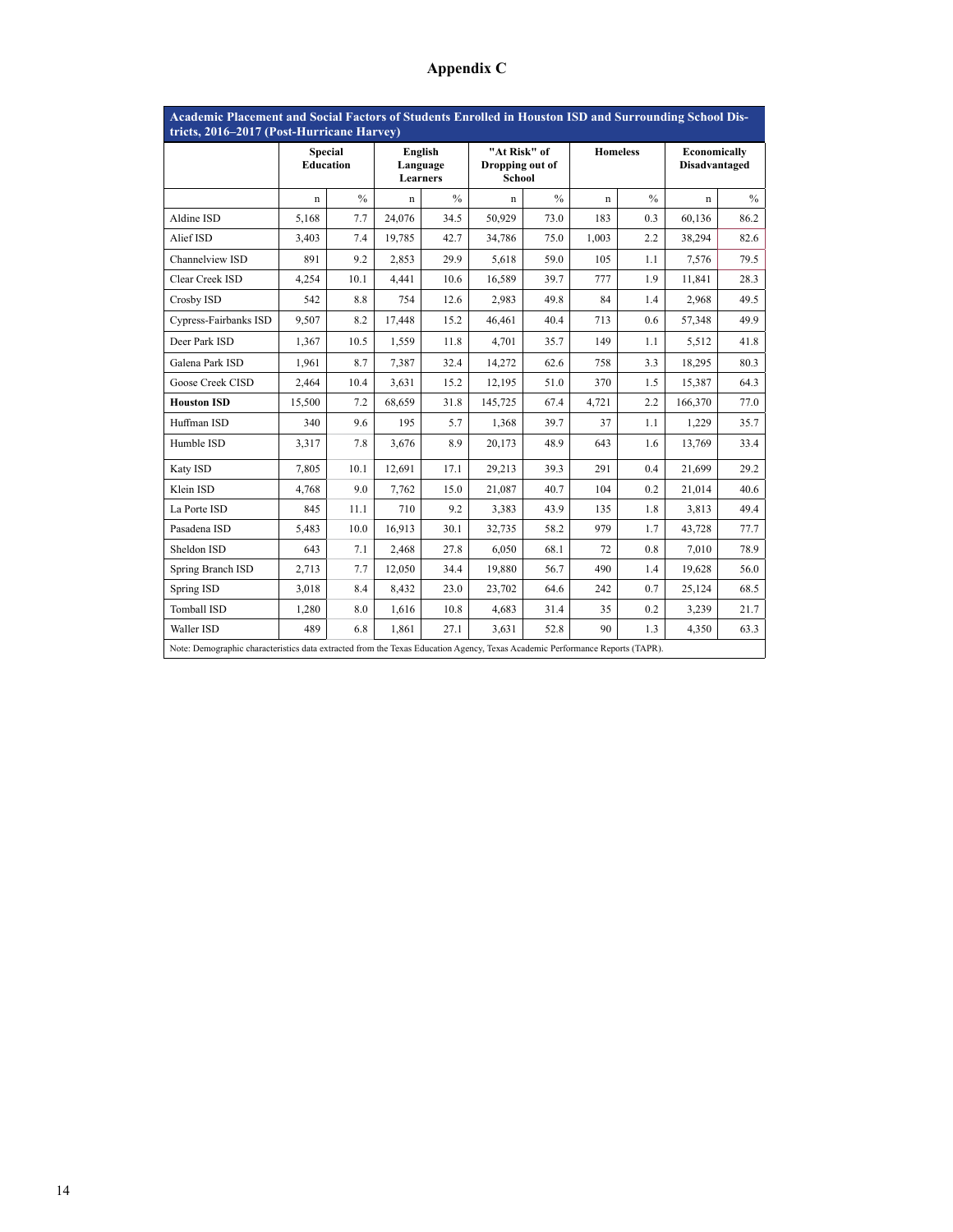# **Appendix C (cont'd)**

| <b>Academic Placement and Social Factors of Students Enrolled in Houston ISD and Surrounding School</b><br>Districts, 2018-2019 (Post-Hurricane Harvey) |                                    |      |                                 |               |                                                  |               |                 |      |                                      |               |  |  |
|---------------------------------------------------------------------------------------------------------------------------------------------------------|------------------------------------|------|---------------------------------|---------------|--------------------------------------------------|---------------|-----------------|------|--------------------------------------|---------------|--|--|
|                                                                                                                                                         | <b>Special</b><br><b>Education</b> |      | English<br>Language<br>Learners |               | "At Risk" of<br>Dropping out of<br><b>School</b> |               | <b>Homeless</b> |      | Economically<br><b>Disadvantaged</b> |               |  |  |
|                                                                                                                                                         | $\mathbf n$                        | $\%$ | n                               | $\frac{0}{0}$ | $\mathbf n$                                      | $\frac{0}{0}$ | $\mathbf n$     | $\%$ | $\mathbf n$                          | $\frac{0}{0}$ |  |  |
| Aldine ISD                                                                                                                                              | 891                                | 9.2  | 23,112                          | 34.6          | 49,076                                           | 73.4          | 239             | 0.4  | 58,292                               | 87.2          |  |  |
| Alief ISD                                                                                                                                               | 4.254                              | 10.1 | 19.837                          | 43.7          | 36,078                                           | 79.4          | 446             | 1.0  | 38.349                               | 84.4          |  |  |
| Channelview ISD                                                                                                                                         | 542                                | 8.8  | 3,173                           | 33.1          | 5,786                                            | 60.3          | 73              | 0.8  | 7,734                                | 80.6          |  |  |
| Clear Creek ISD                                                                                                                                         | 9.507                              | 8.2  | 5.080                           | 12.0          | 16.899                                           | 40.0          | 580             | 1.4  | 12,112                               | 28.7          |  |  |
| Crosby ISD                                                                                                                                              | 1,367                              | 10.5 | 926                             | 14.6          | 3,304                                            | 52.2          | 157             | 2.5  | 3,377                                | 53.3          |  |  |
| Cypress-Fairbanks ISD                                                                                                                                   | 1,961                              | 8.7  | 16,529                          | 14.2          | 54,064                                           | 46.4          | 538             | 0.5  | 63,433                               | 54.4          |  |  |
| Deer Park ISD                                                                                                                                           | 2,464                              | 10.4 | 1,514                           | 11.7          | 4.944                                            | 38.2          | 98              | 0.8  | 6,088                                | 47.1          |  |  |
| Galena Park ISD                                                                                                                                         | 15,500                             | 7.2  | 7,567                           | 33.9          | 14,569                                           | 65.4          | 705             | 3.2  | 19,059                               | 85.5          |  |  |
| Goose Creek CISD                                                                                                                                        | 340                                | 9.6  | 4,102                           | 17.2          | 12,879                                           | 54.0          | 320             | 1.3  | 16,492                               | 69.2          |  |  |
| <b>Houston ISD</b>                                                                                                                                      | 3,317                              | 7.8  | 66,452                          | 31.7          | 136,849                                          | 65.2          | 6,427           | 3.1  | 167,456                              | 79.8          |  |  |
| Huffman ISD                                                                                                                                             | 7,805                              | 10.1 | 243                             | 6.9           | 1,369                                            | 38.6          | 63              | 1.8  | 1,259                                | 35.5          |  |  |
| Humble ISD                                                                                                                                              | 4,768                              | 9.0  | 4,102                           | 9.4           | 21,354                                           | 49.0          | 634             | 1.5  | 16,510                               | 37.9          |  |  |
| Katy ISD                                                                                                                                                | 845                                | 11.1 | 13,457                          | 16.8          | 31,503                                           | 39.4          | 782             | 1.0  | 25,168                               | 31.5          |  |  |
| Klein ISD                                                                                                                                               | 5,483                              | 10.0 | 8,216                           | 15.4          | 18,763                                           | 35.2          | 163             | 0.3  | 24,108                               | 45.2          |  |  |
| La Porte ISD                                                                                                                                            | 643                                | 7.1  | 695                             | 9.4           | 3,219                                            | 43.6          | 115             | 1.6  | 3,957                                | 53.6          |  |  |
| Pasadena ISD                                                                                                                                            | 2,713                              | 7.7  | 15,384                          | 28.9          | 33,085                                           | 62.1          | 900             | 1.7  | 45,945                               | 86.2          |  |  |
| Sheldon ISD                                                                                                                                             | 3,018                              | 8.4  | 2,879                           | 30.6          | 6,364                                            | 67.7          | 48              | 0.5  | 7,764                                | 82.6          |  |  |
| Spring Branch ISD                                                                                                                                       | 1,280                              | 8.0  | 11,858                          | 34.2          | 19,256                                           | 55.5          | 376             | 1.1  | 20,405                               | 58.8          |  |  |
| Spring ISD                                                                                                                                              | 489                                | 6.8  | 8,988                           | 25.4          | 20,641                                           | 58.3          | 158             | 0.4  | 24,790                               | 70.1          |  |  |
| Tomball ISD                                                                                                                                             | 1,238                              | 8.3  | 1,690                           | 10.0          | 4,494                                            | 26.5          | 18              | 0.1  | 4.109                                | 24.2          |  |  |
| Waller ISD                                                                                                                                              | 428                                | 6.2  | 2.139                           | 28.9          | 4.179                                            | 56.5          | 85              | 1.1  | 4,780                                | 64.6          |  |  |
| Note: Demographic characteristics data extracted from the Texas Education Agency, Texas Academic Performance Reports (TAPR).                            |                                    |      |                                 |               |                                                  |               |                 |      |                                      |               |  |  |